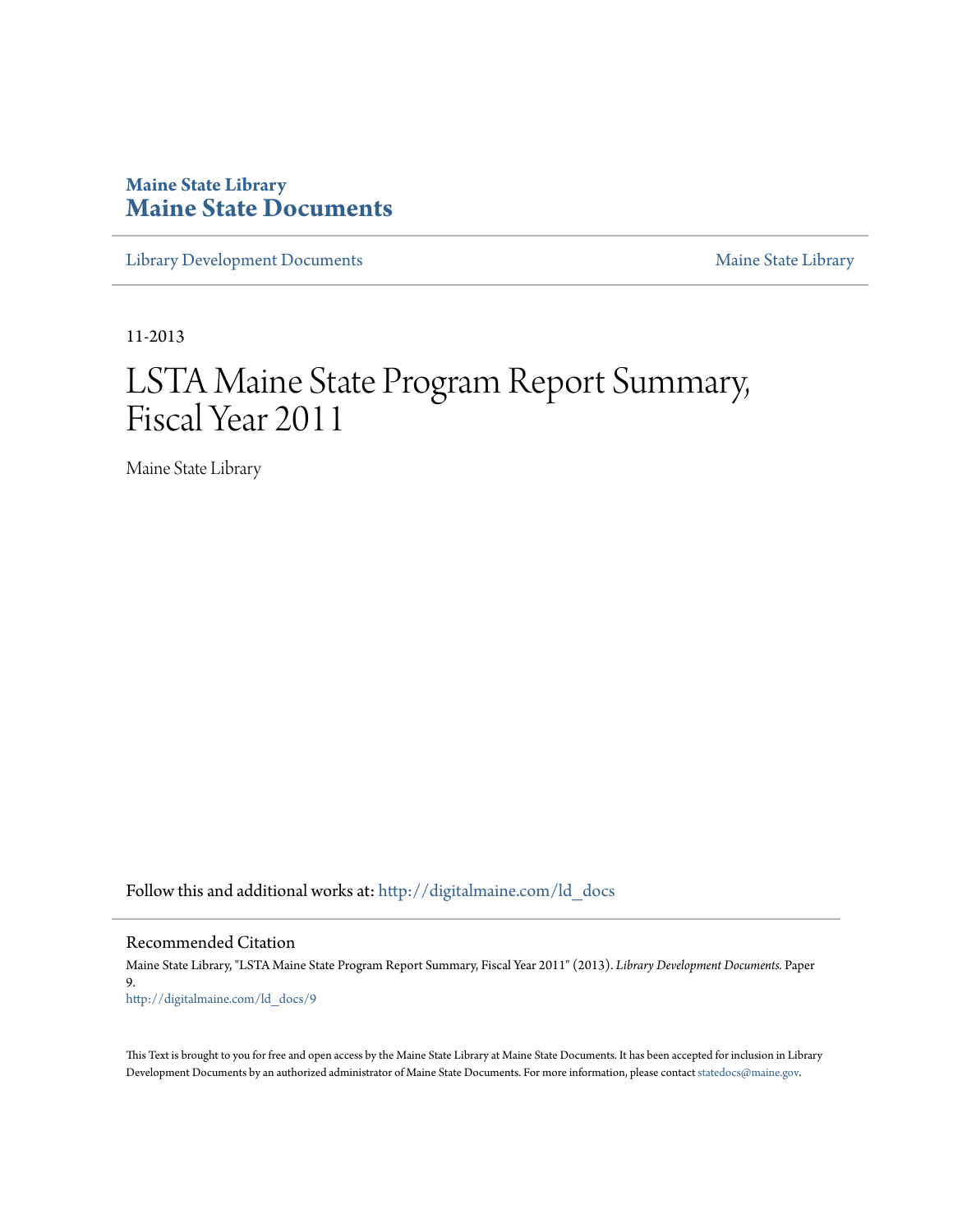# **Maine State Program Report Summary Fiscal Year 2011**

| Version: 1<br><b>Total Projects: 7</b>                                                                                   |                                                      | Allotment: \$1,208,487<br>Total LSTA Funds Expended: \$1,208,487                                           |
|--------------------------------------------------------------------------------------------------------------------------|------------------------------------------------------|------------------------------------------------------------------------------------------------------------|
| <b>Statewide</b><br>Partnership<br><b>Exemplary</b><br><b>OBE-Related</b>                                                | Project # / %<br>7 / 100%<br>3/43%<br>3/43%<br>2/29% | LSTA Funds \$ / %<br>\$1,208,487 / 100%<br>\$670,749 / 56%<br>\$670,749 / 56%<br>\$544,551 / 45%           |
| Section 1   Grant Award Summary                                                                                          |                                                      |                                                                                                            |
| <b>Public Library Grants</b><br>Number of Libraries Submitting: 0<br>Number of Applications: 0<br>Total Requested: \$0   |                                                      | <b>Total Libraries Receiving Grants: 0</b><br>Total Number of Grants Funded: 0<br>Total Awarded: \$0       |
| Parent Libraries Receiving Grants: 0<br>Parent Number of Grants Funded: 0                                                |                                                      | Child Libraries Receiving Grants: 0<br>Child Number of Grants Funded: 0<br>Parent/Child Total Awarded: \$0 |
| Single Libraries Receiving Grants: 0<br>Single Number of Grants Funded: 0<br>Single Total Awarded: \$0                   |                                                      |                                                                                                            |
| <b>School Library Grants</b><br>Number of Libraries Submitting: 0<br>Number of Applications: 0<br>Total Requested: \$0   |                                                      | <b>Total Libraries Receiving Grants: 0</b><br>Total Number of Grants Funded: 0<br>Total Awarded: \$0       |
| Parent Libraries Receiving Grants: 0<br>Parent Number of Grants Funded: 0                                                |                                                      | Child Libraries Receiving Grants: 0<br>Child Number of Grants Funded: 0<br>Parent/Child Total Awarded: \$0 |
| Single Libraries Receiving Grants: 0<br>Single Number of Grants Funded: 0<br>Single Total Awarded: \$0                   |                                                      |                                                                                                            |
| <b>Academic Library Grants</b><br>Number of Libraries Submitting: 0<br>Number of Applications: 0<br>Total Requested: \$0 |                                                      | <b>Total Libraries Receiving Grants: 0</b><br>Total Number of Grants Funded: 0<br>Total Awarded: \$0       |
| Parent Libraries Receiving Grants: 0<br>Parent Number of Grants Funded: 0                                                |                                                      | Child Libraries Receiving Grants: 0<br>Child Number of Grants Funded: 0<br>Parent/Child Total Awarded: \$0 |
| Single Libraries Receiving Grants: 0<br>Single Number of Grants Funded: 0                                                |                                                      |                                                                                                            |

Number of Libraries Submitting: 0 Total Libraries Receiving Grants: 0

**Special Library Grants**

Single Total Awarded: \$0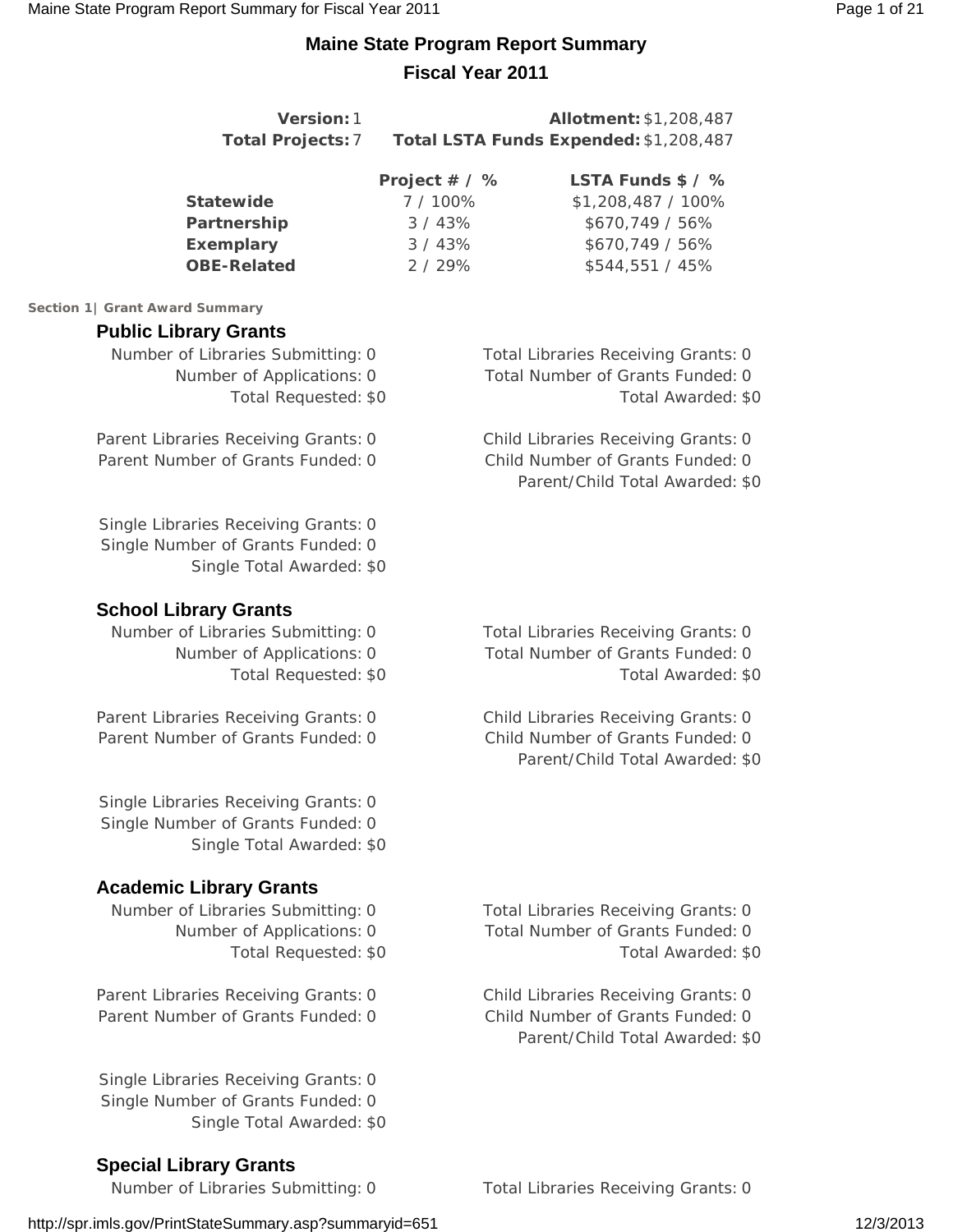### Maine State Program Report Summary for Fiscal Year 2011 **Page 2 of 21** Page 2 of 21

Parent Libraries Receiving Grants: 0 Child Libraries Receiving Grants: 0 Parent Number of Grants Funded: 0 Child Number of Grants Funded: 0

Single Libraries Receiving Grants: 0 Single Number of Grants Funded: 0 Single Total Awarded: \$0

## **Multi-Type Library Grants**

Number of Libraries Submitting: 0 Total Libraries Receiving Grants: 0

Parent Libraries Receiving Grants: 0 Child Libraries Receiving Grants: 0 Parent Number of Grants Funded: 0 Child Number of Grants Funded: 0

Single Libraries Receiving Grants: 0 Single Number of Grants Funded: 0 Single Total Awarded: \$0

## **SLAA Library Grants**

Number of Libraries Submitting: 1 Total Libraries Receiving Grants: 1 Number of Applications: 7 Total Number of Grants Funded: 7

Parent Libraries Receiving Grants: 0 Child Libraries Receiving Grants: 0 Parent Number of Grants Funded: 0 Child Number of Grants Funded: 0

Single Libraries Receiving Grants: 1 Single Number of Grants Funded: 7 Single Total Awarded: \$1,208,487

Total Requested: \$1,208,487 Total Awarded: \$1,208,487

Parent/Child Total Awarded: \$0

Parent/Child Total Awarded: \$0

Number of Applications: 0 Total Number of Grants Funded: 0 Total Requested: \$0 Total Awarded: \$0

Parent/Child Total Awarded: \$0

Number of Applications: 0 Total Number of Grants Funded: 0 Total Requested: \$0 Total Awarded: \$0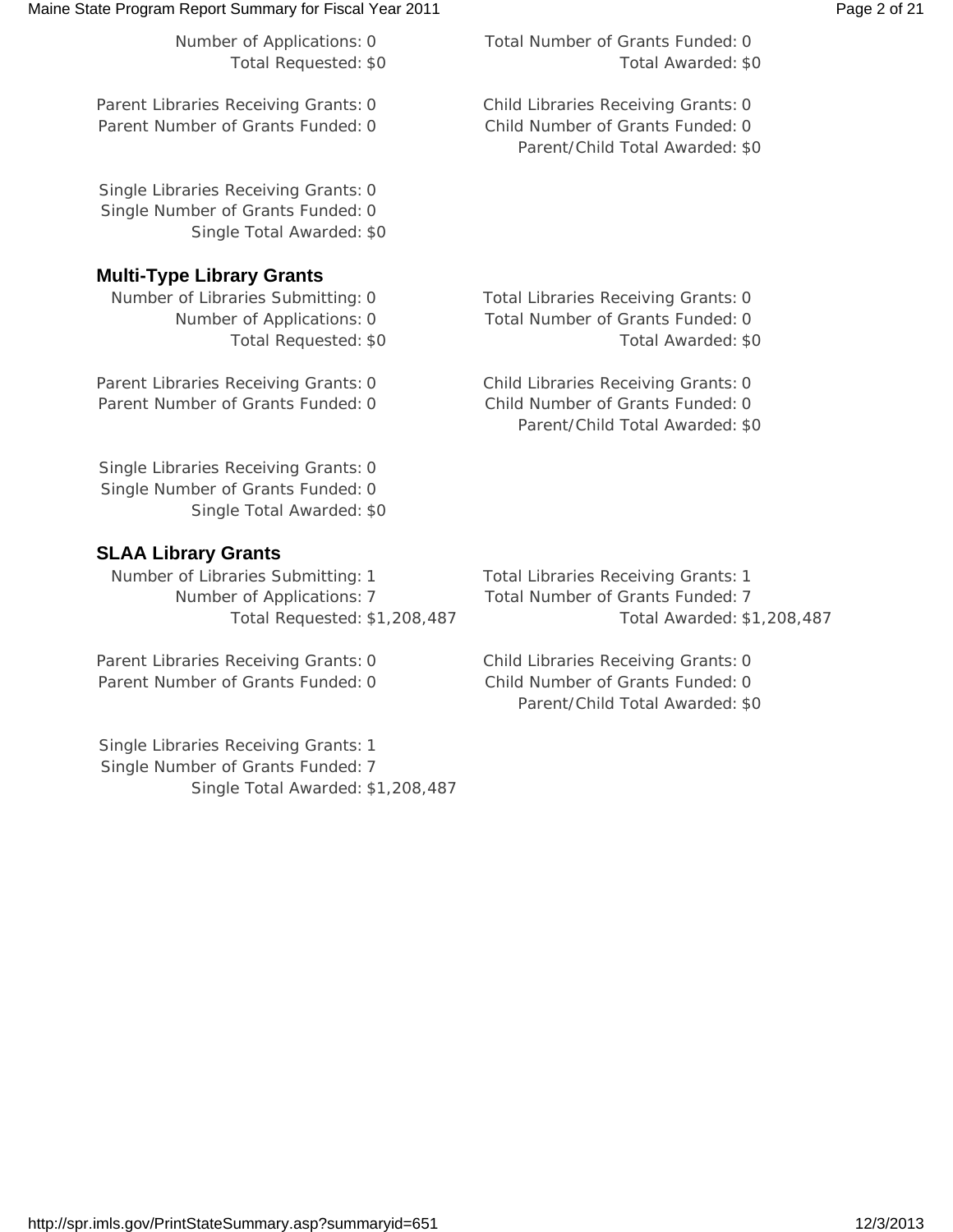### Maine State Program Report Summary for Fiscal Year 2011 **Page 3 of 21** Page 3 of 21

### **Section 2 | OBE Summary**

**Q1:** What progress did you make in implementing OBE during this reporting period?

The Maine Regional Library System District Consultants require that workshop/meeting/continuing education (CE) attendees complete evaluation forms following each event. These evaluation forms ask attendees to list the changes they anticipate making in their library programs to best meet the needs of their patrons as a result of attending the session(s). The consultants then follow up with emails and/or postings to listservs to reinforce and encourage libraries to implement those changes. It is evident from follow-up conversations on our listserv that these events have impact. The MELIBS listserv has 1483 subscribers and the PublicLibDirectors listserv has over 100 subscribers. Those who don't attend events can benefit from conversations taking place after an event. Pre-planning for new continuing education events focus on outcome-based results and address real needs in the field. The post-event surveys have been done to learn what changes actually took place following a C.E. event by asking librarians direct questions about implementing new policies, procedures and impact on future planning. The district consultants have implemented successful follow-up support for libraries. Consultants have re-visited topics and sponsored additional events on the same topics when further education is requested and needed. In the partnership with Maine Department of Education and Maine Public Utilities Commission, Networkmaine has established a number of ways to review bandwidth use for libraries. This has streamlined the process for libraries to obtain more bandwidth and resulted in increased bandwidth for libraries receiving video conferencing units. Using technology (a variety of bandwidth measurement tools) and Help Desk outreach to libraries has increased communication beyond what the MSL was capable of doing in previous years.

**Q2:** Briefly describe your state's results in meeting its identified OBE goal(s) this reporting period.

Current work toward outcome based evaluations is as follows. Orientation for New Public Library Directors: The district consultants continue to re-tool this very important yearly event based on survey feedback from previous years. Follow-up meetings with new directors are set up after the training. Using the resources on the Maine State Library's website is key for new directors -- so learning to effectively navigate the information-rich website has been emphasized. Introductions to MSL staff have resulted in new directors feeling comfortable to contact anyone at the State Library for assistance. The hands on and interactive training with laptops and a live tour of the website is most effective. New directors can now subscribe to listservs and learn the value of this communication tool we use so heavily. The MSL now creates a web page with PowerPoint, papers and links to websites following each training event to allow participants (as well as those unable to attend) to revisit the information provided and ask us to add resources they discover and want to share with others. The new experiment this year is a wiki for public library directors to share documents they discuss on their listserv. This was established at the request of the directors during the Public Library Directors' Institute--What Really Matters? training event. In the partnership with the Maine Department of Education and Maine Public Utilities Commission, Networkmaine practices and procedures ensured that all libraries have needed bandwidth. Libraries with video conferencing units have between 20- 200 mbps.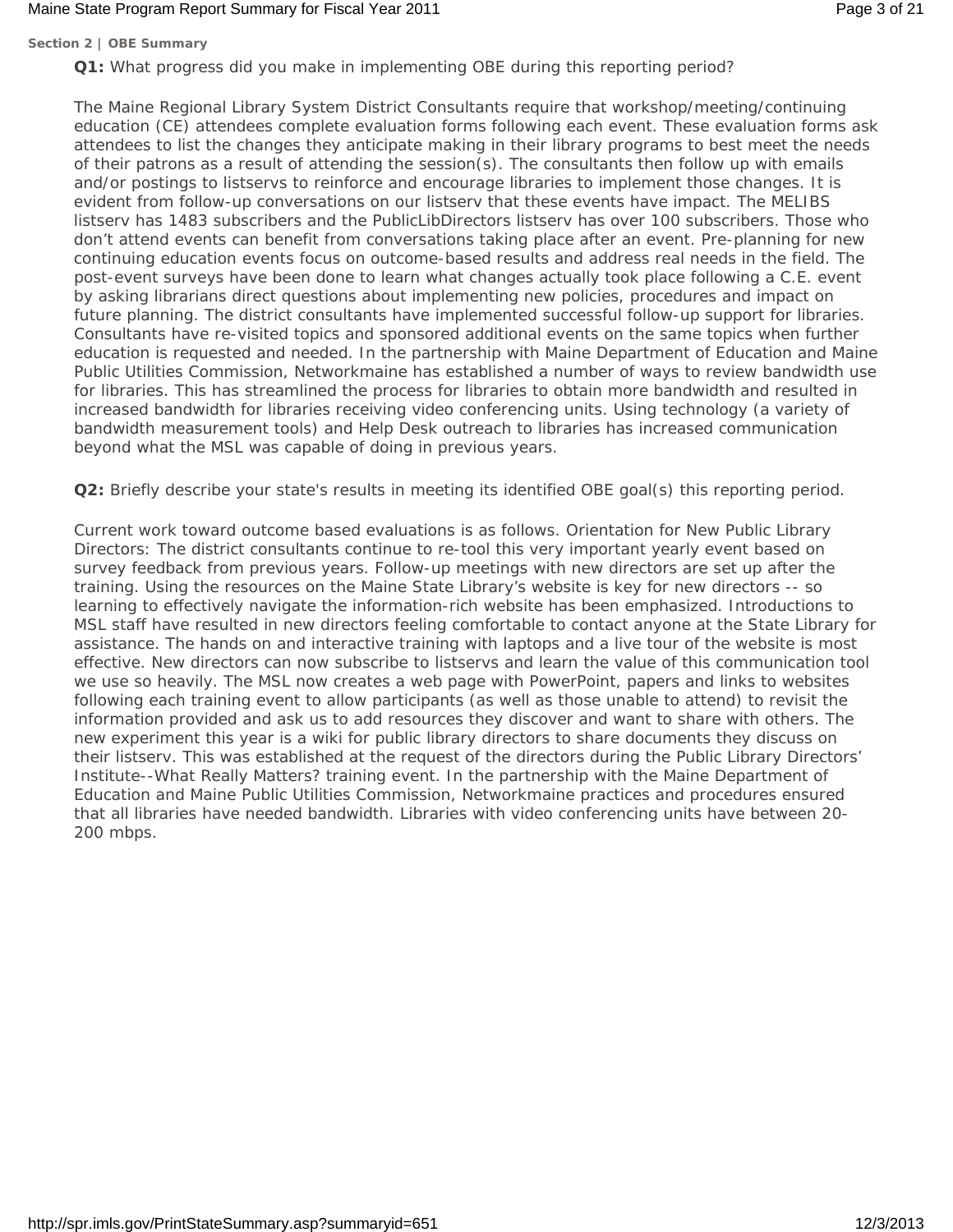| Section 3   Project Reports                           |                                                                |
|-------------------------------------------------------|----------------------------------------------------------------|
| <b>Project Code:</b>                                  | 2011-ME-44759                                                  |
| <b>Project Title:</b>                                 | <b>Project Number:</b>                                         |
| Administration                                        | 1                                                              |
| <b>Library Name:</b>                                  | <b>Project Director:</b>                                       |
| Maine State Library                                   | Janet McKenney                                                 |
| <b>Phone Number:</b>                                  | Email:                                                         |
| 207-287-5620                                          | janet.mckenney@maine.gov                                       |
| <b>Library Building:</b>                              |                                                                |
| Maine State Library                                   |                                                                |
| <b>LSTA Funds Expended:</b>                           | <b>Cash Match:</b>                                             |
| \$47,890                                              | \$40,692                                                       |
| <b>In Kind Contributions:</b>                         | <b>Total Cost:</b>                                             |
| $\mathcal{L}$                                         | \$88,582                                                       |
| <b>Number of Persons Served:</b>                      |                                                                |
| <b>LSTA Purpose:</b>                                  | <b>State Goal:</b>                                             |
| Library technology, connectivity, and<br>services     | 1. Partnering for expansion of library<br>resources & services |
| <b>IMLS Primary Performance Category:</b>             | <b>IMLS Secondary Performance Category:</b>                    |
| Provide access to information, resources<br>and ideas |                                                                |
| <b>Primary Users:</b>                                 | <b>Secondary Users:</b>                                        |
| Statewide public                                      |                                                                |
| <b>Primary Services:</b>                              | <b>Secondary Services:</b>                                     |
| <b>SLAA LSTA Administration</b>                       |                                                                |
| <b>Start Date:</b>                                    | <b>End Date:</b>                                               |
| 10/1/2010                                             | 9/30/2012                                                      |
| Statewide?                                            | Partnership?                                                   |
| Exemplary?                                            | <b>OBE-Related?</b>                                            |
|                                                       |                                                                |

### **Project Purpose:**

Financial Administration of the LSTA funds is done by the Department of Administrative & Financial Services (DAFS), the organization that coordinates a number of central services for departments within Maine State Government. The DAFS' service bureaus seek to work in partnership with other state agencies, including the Maine State Library, to provide quality services and to establish processes that ensure accountability in the state's financial performance. The following information is from the State of Maine Administrative and Accounting Manual, Section 50.20.60.: "The Statewide Central Services Cost Allocation Plan (STACAP) is used to identify and assign central services costs. Most government units provide certain services such as accounting, computing, payroll, service, motor transport, etc. to operating agencies on a centralized basis. Since federally supported awards are performed within the individual operating agencies, a process is necessary to identify these central service costs and assign them to benefiting activities on reasonable and consistent bases. The federally reviewed and approved, statewide, central service cost allocation plan (STACAP) provides that process. Administrative coordination with this department is done by the Director of Library Development and LSTA Coordinator.

### **Project Activities/Methods:**

The following information is also from the State of Maine Administrative and Accounting Manual, Section 50.20.60: "The Financial Reporting and Analysis Division of the Office of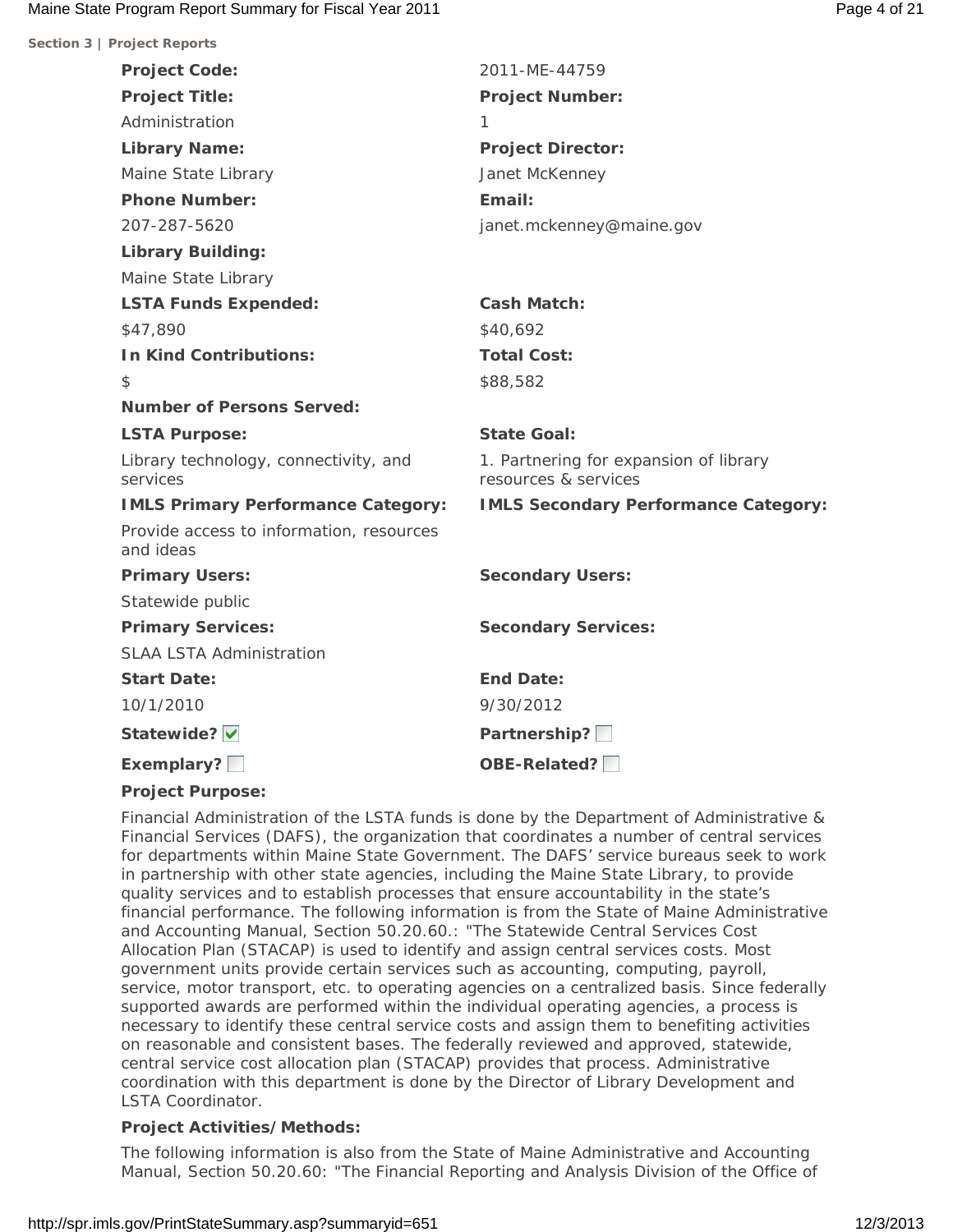### Maine State Program Report Summary for Fiscal Year 2011 **Page 1 and 2012** Page 5 of 21

the State Controller prepares, administers, and submits to the federal government an annual central services cost allocation plan (STACAP) for the State. One part of the plan justifies and reconciles the activities of the billed State central services (internal service and self-insurance). A second part allocated the allowable costs of other State central services benefiting agencies expending federal awards." It is this second part that pertains to the Maine State Library's acceptance of LSTA funds. LSTA funds are used for STACAP and Office of Information technology (OIT) Network access (\$33,987) and 10% of LSTA Coordinator Salary (\$13,903)

### **Project Outputs:**

The purpose of the STACAP is to defray the cost of State of Maine central services. The Maine Department of Administrative and Financial Services is responsible for services that also provide heating and electricity, as well as protecting, cleaning and maintaining the Maine State Library facility. The department provides the following: financial reports and maintains a staff to handle accounts payable and receivables as well as a financial analyst.

### **Project Outcomes:**

**Other Results:**

**Anecdotal Info:**

**Exemplary Reason:**

| <b>Project Code:</b>                                     | 2011-ME-44757                                                   |
|----------------------------------------------------------|-----------------------------------------------------------------|
| <b>Project Title:</b>                                    | <b>Project Number:</b>                                          |
| Books By Mail                                            | 2                                                               |
| <b>Library Name:</b>                                     | <b>Project Director:</b>                                        |
| Maine State Library                                      | Christopher Boynton                                             |
| <b>Phone Number:</b>                                     | Email:                                                          |
| 207-287-5650                                             | chris.boynton@maine.gov                                         |
| <b>Library Building:</b>                                 |                                                                 |
| Maine State Library                                      |                                                                 |
| <b>LSTA Funds Expended:</b>                              | <b>Cash Match:</b>                                              |
| \$161,652                                                | \$59,962                                                        |
| <b>In Kind Contributions:</b>                            | <b>Total Cost:</b>                                              |
| $\mathfrak{L}$                                           | \$221,614                                                       |
| <b>Number of Persons Served:</b>                         |                                                                 |
| 5,025                                                    |                                                                 |
| <b>LSTA Purpose:</b>                                     | <b>State Goal:</b>                                              |
| Services to persons having difficulty using<br>libraries | 2. Improving library services to citizens with<br>special needs |
| <b>IMLS Primary Performance Category:</b>                | <b>IMLS Secondary Performance Category:</b>                     |
| Provide access to information, resources<br>and ideas    | Enhance a lifetime of learning opportunities                    |
| <b>Primary Users:</b>                                    | <b>Secondary Users:</b>                                         |
| People with special needs                                | Homebound persons                                               |
| <b>Primary Services:</b>                                 | <b>Secondary Services:</b>                                      |
| <b>Outreach Services</b>                                 | Books-by-mail                                                   |
| <b>Start Date:</b>                                       | <b>End Date:</b>                                                |
| 10/1/2010                                                | 9/30/2012                                                       |
| Statewide? v                                             | Partnership?                                                    |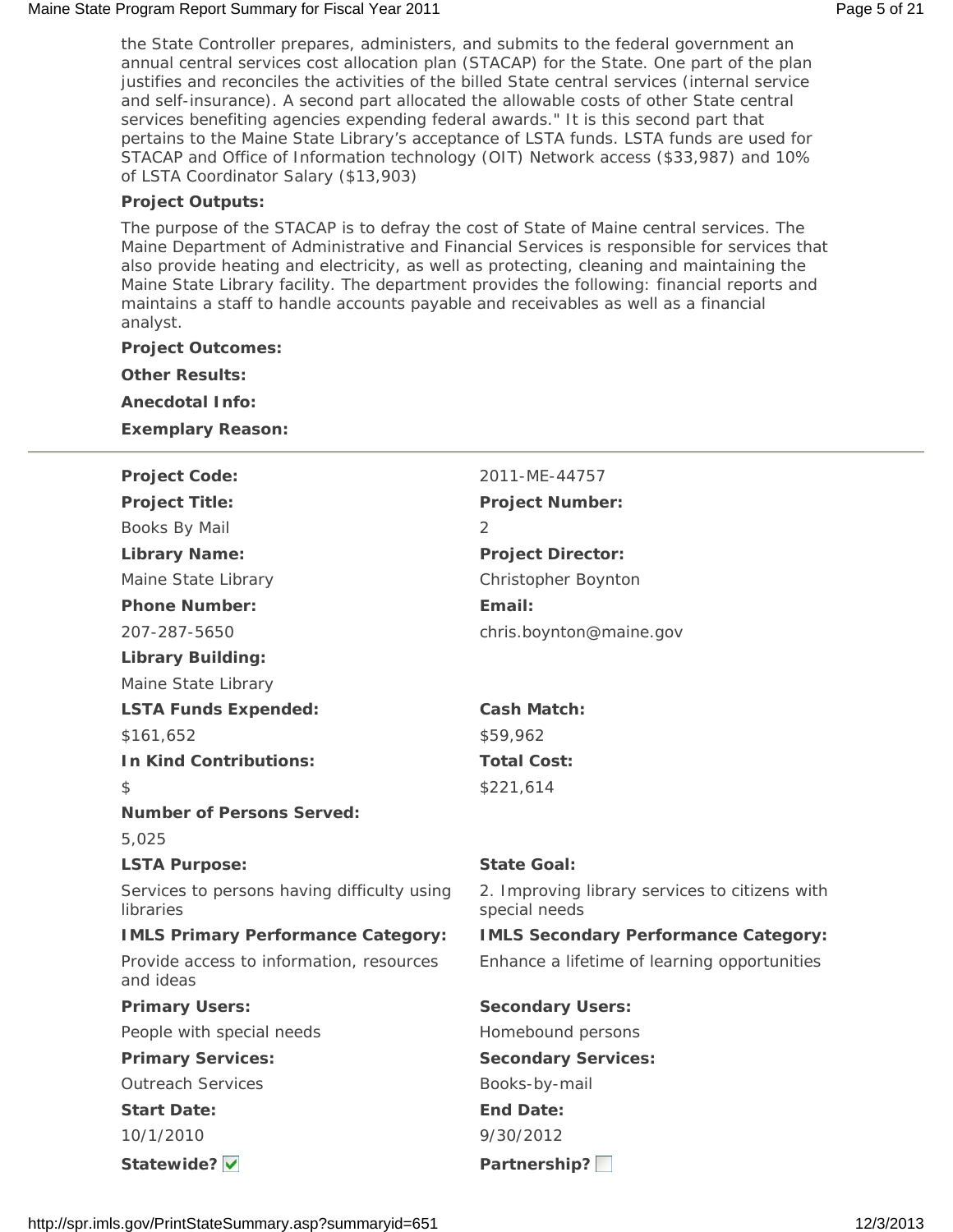### **Exemplary? OBE-Related?**

### **Project Purpose:**

The Books by Mail (BBM) program is one of the Outreach Services of the Maine State Library. This service helps to meet the library needs of over 200,000 citizens in our large rural state (33,125 square miles with a population of 1,328,361) who live in towns without local libraries or in towns with public libraries open less than 12 hours a week. More details about the program may be found at

http://www.maine.gov/msl/outreach/booksbymail/. Eligibility for the program is as follows-- Homebound services (all postage paid): Homebound status is defined as a need to receive library materials by mail due to a physical inability to use local library services. To be eligible applicants must have a doctor, nurse, social worker, counselor, teacher, librarian, or other qualified person sign a Certification of Eligibility. Eligibility for the unserved or under-served communities (residents pay return postage): Maine residents that have no town library or residents in towns where the library is open 12 hours or less weekly are eligible to apply. Before budget cuts the Maine State Library paid for return postage. Number of users dropped significantly when requirements were changed.

### **Project Activities/Methods:**

Rural and disabled/homebound Maine residents utilize the Books by Mail service from their homes. Patrons who do not have Internet access may make selections from paper catalogs. These are mailed to patrons upon request. Those who have the capacity to go online can request and renew materials via an online public access catalog (OPAC) that is part of a state-wide consortium known as MINERVA. Users are able to request anything available from the shared database through the OPAC. A formal reader advisory service allows users to request a specialized, recommended, reading list; the method for requesting is a form which is mailed to users and which may also be completed online. Since Books by Mail patrons have a Maine State Library card, they are eligible for electronic resources such as the MARVEL databases and the Downloadable e-books and audio-books offered through Maine InfoNet. A summer reading program is conducted for the benefit of children enrolled in the Books by Mail program. The Maine State Library pays postage to and from for the homebound patrons. All others pay return postage. A Maine State toll free phone number is provided to users. Materials selection and information about the program are available online. All state-wide licensed online databases are available to Books by Mail Patrons as well. Promotion of this program has taken place yearly at the Common Ground Fair, a very popular activity attended by rural Maine citizens. Over half of the people visiting the information booth asked questions about the Books by Mail program. Over 50,000 people attended the fair this year. LSTA funds for this project totals \$ 161,652. Staff salaries total \$ 126,955 for 2.6 FTE and project costs of \$34,697 are predominately for postage.

### **Project Outputs:**

During this reporting period, 330 residents (232 adults and 98 juveniles, K-12) who cannot access library services due to limited local library service, geographic isolation and/or disability, requested materials and resources from the Maine State Library's Books by Mail program. The Books by Mail program has its own collection of 34,441 titles and 44,772 copies. Additional materials are also available to users from over 60 other libraries through the state's Minerva interlibrary loan system. The Books by Mail program loaned 17,182 items to the Maine State Library's BBM patrons during the reporting period. The Maine State Library's Books by Mail program used interlibrary loan to borrow 14,453 items from Minerva member libraries for the BBM patrons. Minerva libraries borrowed 5,095 items via interlibrary loan from the Books by Mail collection. The Books by Mail program has a total of 5029 registered users (3405 adults and 1624 K-12 juveniles). The highest number of Book by Mail registered users are residents of Aroostook and Penobscot counties but there are registered users in all of Maine's sixteen counties. There are 137 registered homebound users in the program.

### **Project Outcomes:**

This program provides library services and meets the recreational and informational needs of Maine's rural and homebound residents. Many home-schooled, K-12 students also rely on materials from this program to obtain needed resources for their studies. Rural citizens in Maine are challenged by local access and distance to obtain quality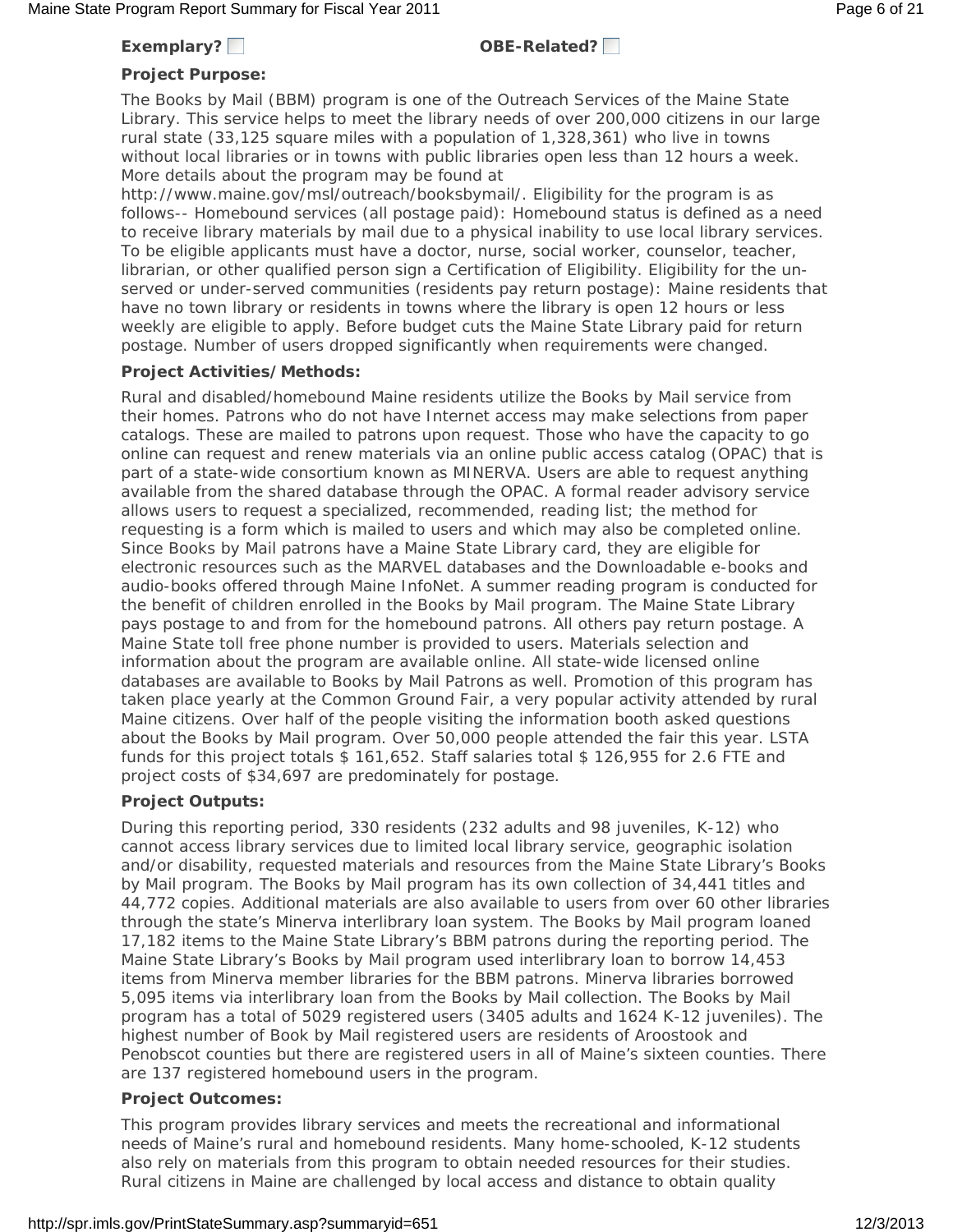### Maine State Program Report Summary for Fiscal Year 2011 **Page 7 of 21** Assembly 2012 1

library services. Although Maine has many small local libraries, many communities do not have a public library. Over 180 small towns do not have a public library and the Books by Mail program is a statewide service that serves an important purpose in Maine for those citizens. The Books by Mail patrons depend heavily on this service. Many people use this service who are homebound temporarily and return to use their local library when they have recovered. A survey is conducted every other year of the Books by Mail patrons to get feedback on the service.

### **Other Results:**

MSL Outreach Services frequently receives feedback from users who find that access to interlibrary loan vastly increases the usefulness of the program. The van delivery service helps to make this program more efficient and to minimize delays in delivery since the Maine State Library receives ILL books for these patrons in a timely manner .

### **Anecdotal Info:**

**Exemplary Reason:**

Feedback from surveys, notes, cards and other correspondence to the Books by Mail program: "I have been receiving Books by Mail for a few years now and I have greatly enjoyed it." "I signed on to Maine Info Net and downloaded my first library e-books to my Kindle. It was quick and easy."

| <b>Project Code:</b>                                  | 2011-ME-44754                                                  |
|-------------------------------------------------------|----------------------------------------------------------------|
| <b>Project Title:</b>                                 | <b>Project Number:</b>                                         |
| Maine Regional Library System                         | 3                                                              |
| <b>Library Name:</b>                                  | <b>Project Director:</b>                                       |
| Maine State Library                                   | Janet McKenney, Director of Library<br>Development             |
| <b>Phone Number:</b>                                  | Email:                                                         |
| 207-287-5620                                          | janet.mckenney@maine.gov                                       |
| <b>Library Building:</b>                              |                                                                |
| Maine State Library                                   |                                                                |
| <b>LSTA Funds Expended:</b>                           | <b>Cash Match:</b>                                             |
| \$478,119                                             | \$433,222                                                      |
| <b>In Kind Contributions:</b>                         | <b>Total Cost:</b>                                             |
| \$                                                    | \$911,341                                                      |
| <b>Number of Persons Served:</b>                      |                                                                |
| 800,000                                               |                                                                |
| <b>LSTA Purpose:</b>                                  | <b>State Goal:</b>                                             |
| Services for lifelong learning                        | 1. Partnering for expansion of library<br>resources & services |
| <b>IMLS Primary Performance Category:</b>             | <b>IMLS Secondary Performance Category:</b>                    |
| Provide access to information, resources<br>and ideas | Enhance a lifetime of learning opportunities                   |
| <b>Primary Users:</b>                                 | <b>Secondary Users:</b>                                        |
| Library staff and volunteers, Statewide<br>public     |                                                                |
| <b>Primary Services:</b>                              | <b>Secondary Services:</b>                                     |
| Interlibrary Loan, Library Development                |                                                                |
| <b>Start Date:</b>                                    | <b>End Date:</b>                                               |
| 10/1/2010                                             | 9/30/2012                                                      |
| Statewide?                                            | Partnership? V                                                 |
|                                                       |                                                                |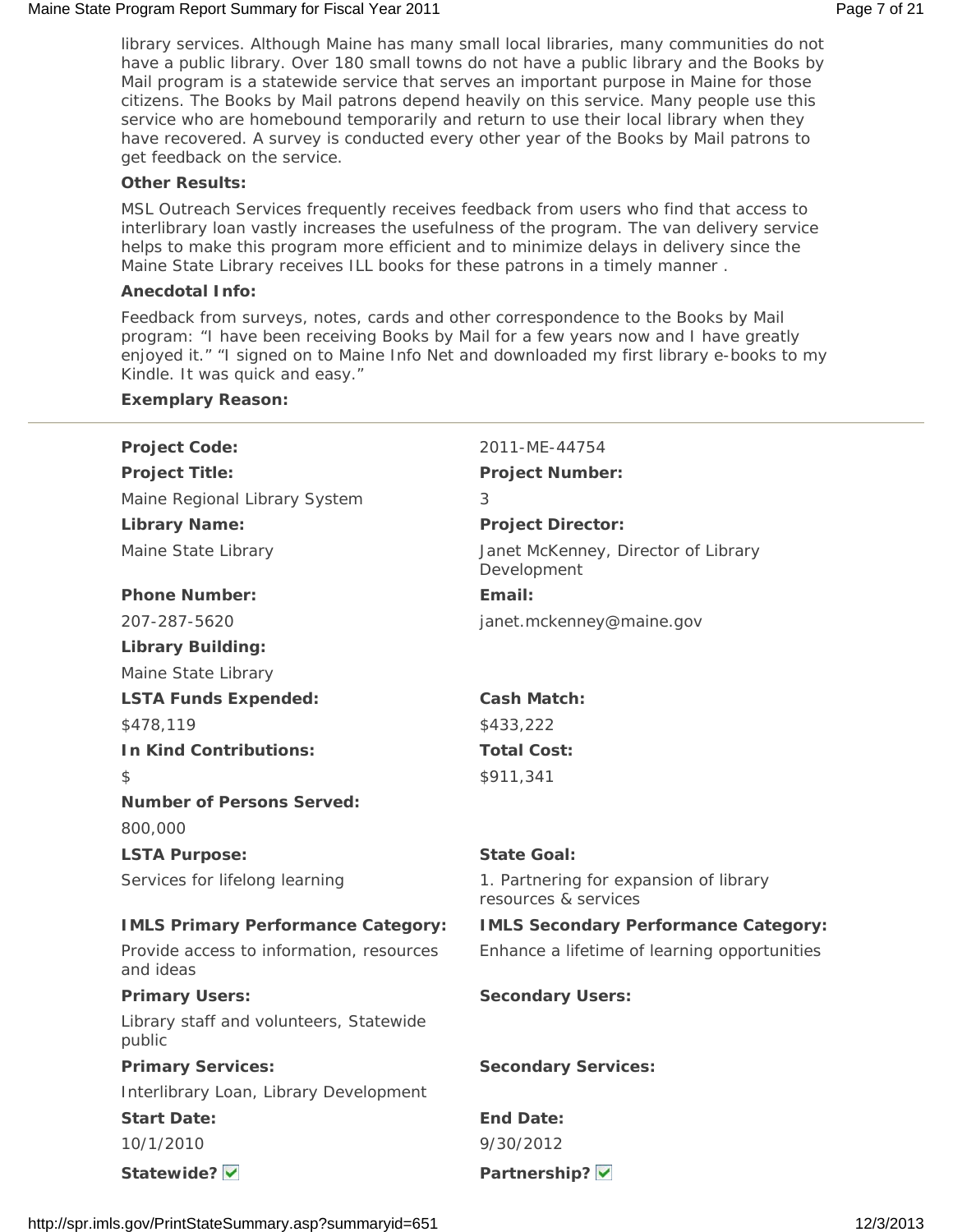### **Exemplary?**  $\checkmark$  **OBE-Related?**  $\checkmark$

### **Project Purpose:**

The purpose of the Maine Regional Library System is to promote improved service for the constituents of member libraries. It was created by Public Law 626, enacted in 1973, which established three library service districts based on population to improve library service for the citizens of Maine. Membership consists of public, school, academic, and special libraries. The Maine Regional Library System is administered by the Maine State Library in Augusta; however, each district has its own executive board that sets goals and develops plans for regional and statewide professional development plus other activities each year. There is one library consultant for each district. The Southern Maine Library District (SMLD) district consultant position was vacant for over two years due to a retirement and mandated hiring freeze. The new SMLD consultant came on board in January 2012. The overarching goals of the three regional district consultants are to: Goal 1: Increase public awareness, use and support of Maine libraries; Goal 2: Facilitate professional development for library staff (and trustees); Goal 3: Encourage resource sharing and regional cooperation; Goal 4: Foster increased opportunities for literacy programs; Goal 5: Expand communication with libraries, library organizations and the public.

### **Project Activities/Methods:**

In accordance with P.L. 626, An Act Creating Regional Library System, three Area Reference and Resource Centers (ARRCs) were created, one for each of the three service districts. Bangor Public Library and Portland Public Library receive state aid from the Maine State Library for the purpose of making "their resources and services available without charge to all residents in their Districts...." The Maine State Library serves as the ARRC for the Central Maine Library District. ARRCs are also Regional District hubs for the following services: Interlibrary Loan (ILL), Reference Service, and District Consultants. ILL Service: The interlibrary loan service supports libraries of every size and type. ARRCs provide ILL service to member libraries. Reference Service: Reference and information service provided by the ARRCs is another important service of the Maine Regional Library System. Contact with ARRCs can be made via the fax, telephone, email, online via the Ask a Librarian link, or via a toll-free telephone line. District Consultants: Each ARRC contains an office for the District's consultant. The District Consultant provides professional library guidance to libraries in that district but also collaborates with the other consultants on many issues that may arise. Each District, in cooperation with the Maine State Library and the District Executive Board/Council, provides technical assistance to cooperative interlibrary projects designed to promote equal access to library materials to all Maine people regardless of geographical location. Each Consultant maintains ongoing communication with member libraries and performs the following duties: • Serves as a professional consultant to libraries within the district or districts • Studies the needs of the district and makes recommendations to the district council • Coordinates services among libraries of all types • Acts as a liaison between the district, other districts and the Maine State Library • Fosters opportunities for continuing education and encourages librarians, library staff, library trustees and Friends groups to participate and to attend state and regional workshops, webinars, video conferencing events and other educational opportunities • Encourages local initiatives and commitment to regional cooperative library service (such as cluster groups and local consortia) • Helps evolve a district plan of service • Continues to promote and support cooperative purchases among member libraries including books, databases and library supplies. • Helps the District Executive Board/Council develop and refine its five year district plan of library service in order to meet the intent of the law establishing the regional system. • Maintains communication with district librarians--something essential to promoting interlibrary cooperation and meeting the individual needs of libraries of all types--thus bringing better service to the state's library patrons. • Serves as a liaison between the Executive Board/Council and the Maine State Library and ensures smooth and effective cooperation and coordination of the regional library system programs. The three District Executive Boards collaborate through the District Liaison Committee (DLC) to discuss library issues on a statewide basis and make recommendations to the Maine State Librarian. The committee is composed of all three District Consultants, 2 members of each district's Executive Board and the State Librarian. The focus of the DLC's work is to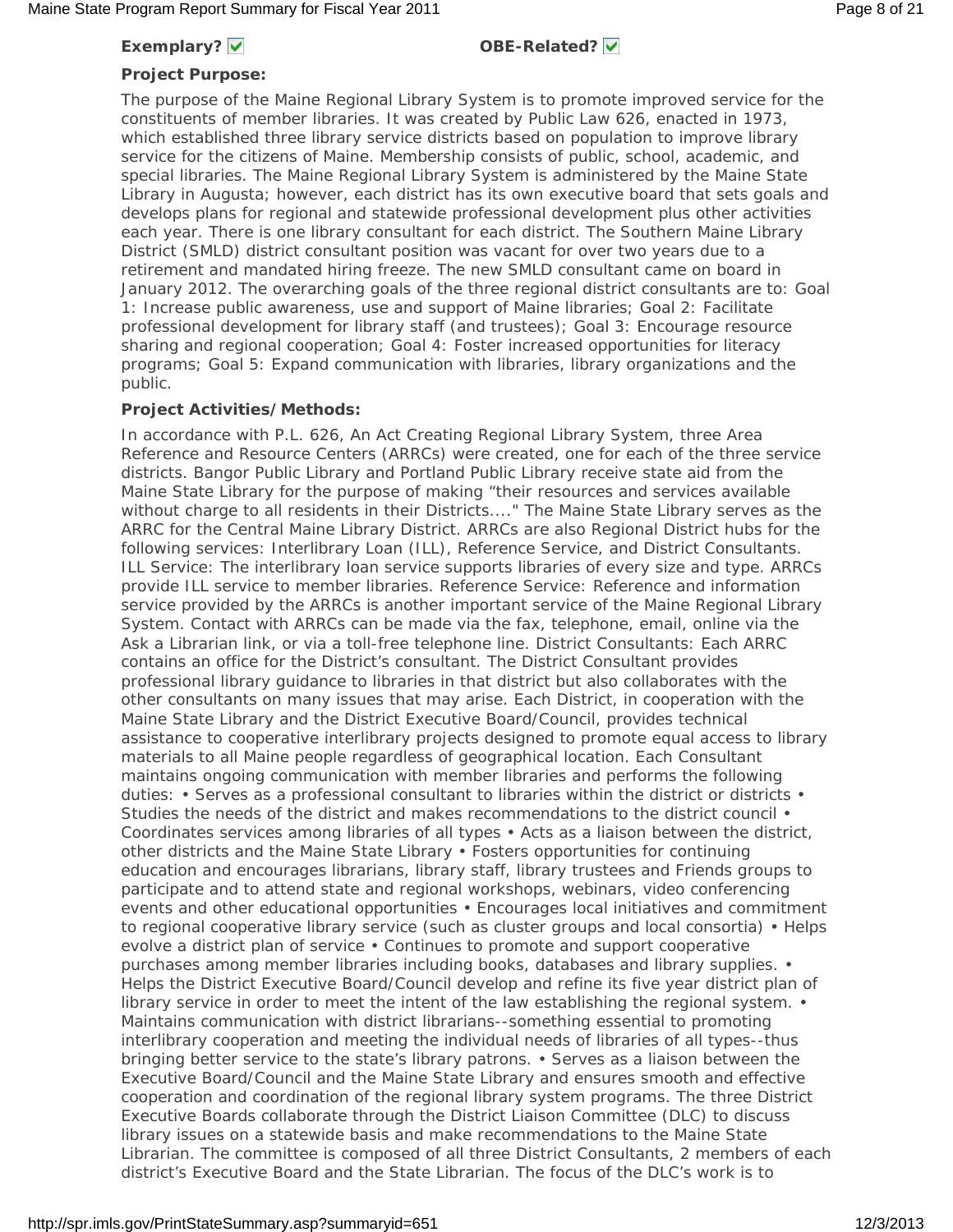explore how library service is delivered in the State of Maine and on how the three districts can work together to improve cooperation and resources. LSTA funds for this project totals \$478,119. Staff salaries total \$158,637 for 2.8 FTEs. The \$319,482 includes contracts with ARRCs that include 2 FTEs (one district consultant and an assistant) plus costs for ILL services to the district, reference services, library cards for regional district patrons as well as supplies and network access.

### **Project Outputs:**

The three District ARRCs (Area Reference and Resource Centers) are Bangor Public Library in the Northeastern Maine Library District (NMLD); Portland Public Library in the Southern Maine Library District (SMLD) and the Maine State Library in the Central Maine Library District (CMLD); Lewiston Public Library provides fiction ILL for the CMLD. The ARRCs are responsible for serving all Maine libraries and residents in their districts and for interlibrary loan and reference services. ARRC statistics: Bangor Public Library (BPL) – Total ILL transactions for the ARRC (requested and loaned) is 58,906. BPL's collection size is 524,845. The BPL reference staff responded to 24,043 questions. 20,210 items were loaned directly to Northeastern Maine Library District libraries. Bangor Public Library issues borrower cards to anyone in the state. Total number of borrower cards is 32,224. Cards issued to District libraries (public, school, special, academic) is 1,784. Patrons of NMLD libraries have non-resident cards totaling 13,373. Maine State Library (MSL): Borrowed 5,098 items from other libraries and loaned 10,102 items to other libraries. MSL's collection size is 266,797 items and it circulated 49,118 items during this reporting period. The reference staff responded to 7,669 questions. 8,992 items were loaned directly to the CMLD libraries. The Maine State Library has issued 13,463 borrower's cards for Maine residents statewide. The Lewiston Public Library (LPL) borrowed 26,520 items from other libraries and loaned 35,957 to libraries. LPL's collection size is 161,163; the reference staff responded to 9,500 questions. Portland Public Library (PPL): Borrowed 20,096 items from other libraries and loaned 20,581 items to other libraries. Portland's collection size is 355,317 catalogued items (which includes government documents). Total ILL transactions for SMLD libraries (non-Minerva: –items requested from OCLC on behalf of SMLD libraries equaled 6,625. Items loaned to SMLD libraries equaled 7,723 from PPL and 535 from MaineCat (Bridge program). In July 2012, PPL implemented Clio, a software program that greatly enhances services to SMLD libraries by improving the efficiency and transparency of the requesting process. Clio has directly increased productivity, allowing PPL to offer same-day processing of district ILL requests received before 1pm. Most importantly, Clio has enabled SMLD libraries to monitor and update their ILL requests online from initiation to completion, saving our member libraries significant time and effort by putting detailed information at their fingertips. In February 2012, PPL implemented the MaineCat Bridge program, which allows SMLD libraries who cannot participate directly in MaineCat (but do participate in the van delivery system) to access the holdings of the MaineCat catalog, saving significant time and postage. Consultants organized 54 continuing education programs and events attended by 1510 Maine library staff. These C.E. programs were delivered either face to face or online using the webinar format. There were CE opportunities for specific audiences (school librarians, public librarians, trustees, etc.) plus programs useful for all types of library staff. Highlights for this reporting period were: The Annual Reading Round Up of Children's & YA Literature, attended by 354 school and public librarians. This conference combines expert keynote speakers plus workshops that cover a wide variety of topics. Another highlight this year was the eBooks and Libraries: Tri-District Fall Council Meeting. Attended by 258 librarians the keynote by Jason Griffey explored e-books and e-readers, emerging technologies, DRM, and more. Breakout sessions included a popular "Petting Zoo" of e-readers plus sessions focused on e-books in public, school and academic libraries.

### **Project Outcomes:**

Consultants: State-wide continuing education opportunities are provided through the coordination and collaboration of the three district consultants and their seven-member Executive Boards. The district consultants work with the Director of Library Development for planning statewide events. The consultants strive to combine their financial resources to bring national speakers to Maine for joint statewide meetings since very few Maine librarians have the opportunity to attend national conferences. By combining local workshops geared to regional needs plus these statewide events satisfaction among Maine libraries has increased dramatically. District Consultants are a success story in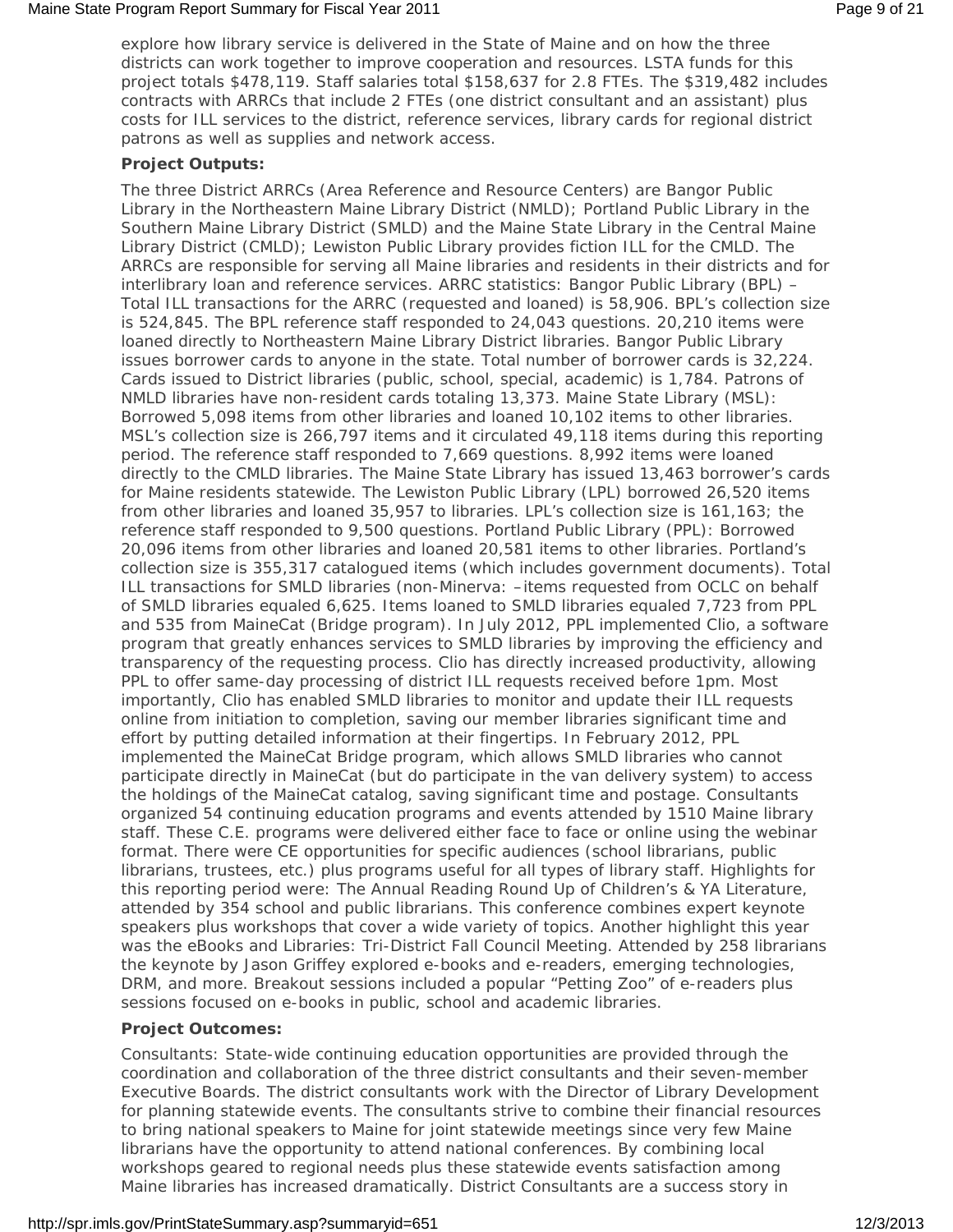Maine because they provide those smaller libraries with the education and tools to provide these services to Maine citizens. The majority (70%) of Maine's public libraries have directors without a Master's degree in Library Science. Since 179 of the 258 libraries in Maine serve populations under 5,000 we have many small and under-funded libraries. Maine's district consultants are highly respected by the libraries they serve. Their counsel, advice, training, and experience enable libraries to improve services to their patrons and to reach additional un-served and underserved patrons. Online opportunities through webinars have increased the number of events offered as well as participation in continuing education this year. The availability of online courses through our WebJunction (WJ) partnership is used and appreciated. Maine has 1059 registered WebJunction users . Over 200 WJ courses were taken during this reporting period. WebJunction webinars offer Maine librarians great opportunities and there were 567 librarians who attended those webinars this year. The consultants and our web coordinator produce an e-newsletter called "Off the Shelf" as an educational tool for librarians. This e-newsletter has over 585 subscribers and is distributed 5-6 times per year. The consultants promote webinars and face to face events via this newsletter, the MELIBS-L listserv (1483 subscribers) and the online Maine Library Community calendar found at:

http://evanced.info/maine/evanced/eventcalendar.asp?libnum=0 ARRCs: Maine's interlibrary loan counts are always high –and continue to increase each year. Small local libraries make good use of the ARRC's ILL services. With a state population of just over 1.3 million and a large geographic area – resource sharing is a way of life for Maine libraries. The borrower's cards expand Maine citizens' access to both print and online resources (like the Downloadable e-books and audio books) as well as to databases. Resource sharing, a direct responsibility of the ARRC's and the District Consultants, is truly a success in Maine because the Regional Library System provides those smaller libraries with the education and tools to provide these services to Maine citizens.

### **Other Results:**

The District consultants collaborate with Maine libraries to work on SCOOP, a purchasing consortium that negotiates vendor contracts for discounts on library materials and supplies for all Maine libraries. Maine has partnered with NH and a VT regional system to expand the scope and increase discounts in the SCOOP program. The District consultants also work on other statewide programs such the annual Public Library Directors' Institute; and a training session for new Maine public library directors. The Maine Regional Library System along with the District Liaison Committee, continues to work diligently on crossdistrict collaboration, consolidating resources and regional CE events with great success. Work in the future will be a voluntary certification for core competencies for librarians without an MLS degree.

### **Anecdotal Info:**

Comments from surveys after events: The 16th Annual Public Directors' Institute: One thing I thought of immediately: add outside people to our strategic planning committee. Right now only library people serve on the committee. After the meeting, I see the value of adding non-library people to the committee. 2012 New Director's Orientation: This session was comprehensive and very useful; I have consistently been impressed by how responsive and proactive my state organization (and local district consultant) has been in anticipating/meeting small libraries' needs. Annual Reading Round Up of Children's & YA Literature: Last year was my first year attending the MSL's Reading Round-Up Conference and I really enjoyed myself...so much so that I came back for another year and ended up taking back so much notable information to share with my students and staff. I appreciate the opportunity to be able to do so. Being a librarian who is new to Maine I really appreciated the networking opportunities provided at the RRU! Thank you for putting together a fabulous conference! Fall District Council: This was wonderful! Informative, exciting, inspirational! I loved it and can't wait to attend something else! Please continue to connect school and public libraries (and any other libraries in this state!) We need to work together! This was an excellent conference, much to think about and a good spectrum of representatives in the panel at the closing session. Thank you! I wish the petting zoo had been open all day for visiting prior to the start and during breaks. I wanted to go to the sessions I attended, but it would have been fun to get to see the petting zoo too.

### **Exemplary Reason:**

The Maine Deninnal Library System is evemplary in that it serves all Maine by a very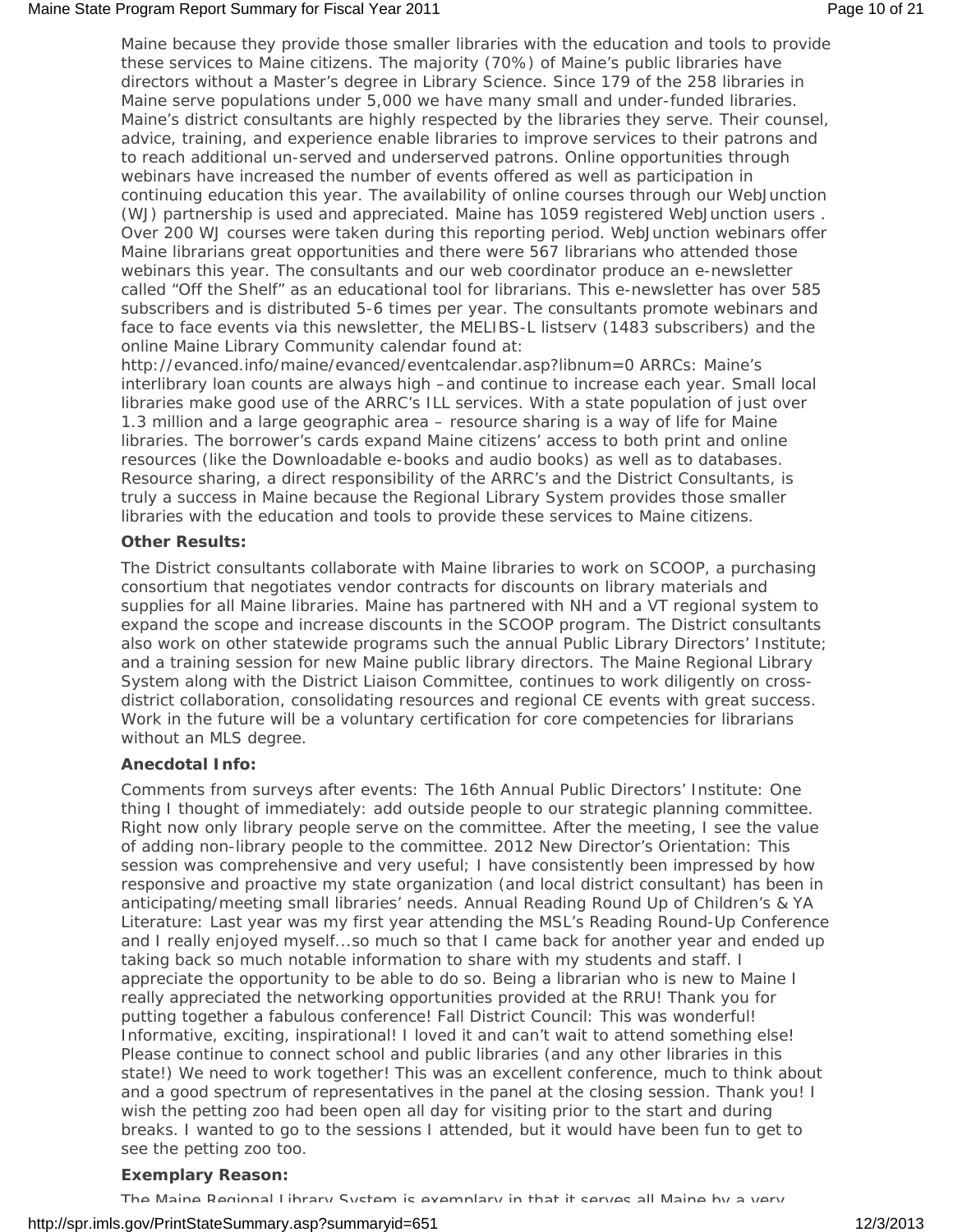### Maine State Program Report Summary for Fiscal Year 2011 **Page 11** of 21 and 2019 Page 11 of 21

collaborative process. The dedicated work of the district consultants in meeting needs of all types (public, school, special and academic) and sizes of libraries needs to be lauded. The geography in this state poses quite a challenge as well the lack of state aid to libraries. Tiny municipalities are challenged to fund public libraries so these small libraries rely heavily on statewide services provided by the Maine State Library and LSTA funded programs. The consultants deal with these challenges along with their libraries and have been innovative and supportive in finding ways for libraries to prepare for the future with the reality of small and diminishing budgets. Conversely, a good number of our libraries are very successful and have had increased or flat funding. In working with these libraries, the consultants wear different hats and are able to offer other ideas and strategies to maximize these opportunities. It is quite a balancing act. The SMLD consultant came on board about half way through this current reporting year. Now that all three districts have their consultant in place, the Maine State Library is gearing up for the new 5 year plan with ARRCs and consultants. The Maine State Library acquired access to a desktop video conference service through our BTOP grant. The consultants have learned how to use this new technology and have implemented it for meetings with MSL staff, each other and the DLC. Accounts have been set up with over 50 libraries with the goal to reach 100 for this upcoming year. In addition, the Maine State Library obtained licenses through the state contract to utilize Adobe Connect for webinars. The consultants have been in the planning stages to use this technology for the next year. The ARRCs are working together to improve interlibrary loan practices and procedures for libraries that are dependent on them for services since they can't afford to be part of the Minerva system. In addition, reciprocal borrowing using the 3 ARRCs borrower's cards should be in place in the next year. The interconnectedness of the work of the consultants and the ARRCs through the district executive boards provides a unique opportunity in Maine to serve libraries locally, regionally and statewide.

Partnership with Maine Department of Education and Maine Public Utilities Commission

### Phone Number: Email:

### **Library Building:**

Maine State Library

### **LSTA Funds Expended: Cash Match:**

\$66,432 \$11,430

### **In Kind Contributions:** Total Cost:

### **Number of Persons Served:**

700,000

### LSTA Purpose: State Goal:

Library technology, connectivity, and services

# Provide access to information, resources

and ideas

Statewide public

# **Project Code:** 2011-ME-44755

### **Project Title: Project Number:**

4

### Library Name: **Project Director:**

Maine State Library Janet McKenney, Director of Library Development

207-287-5620 janet.mckenney@maine.gov

\$ \$77,862

1. Partnering for expansion of library resources & services

**IMLS Primary Performance Category: IMLS Secondary Performance Category:**

### **Primary Users:** Secondary Users:

http://spr.imls.gov/PrintStateSummary.asp?summaryid=651 12/3/2013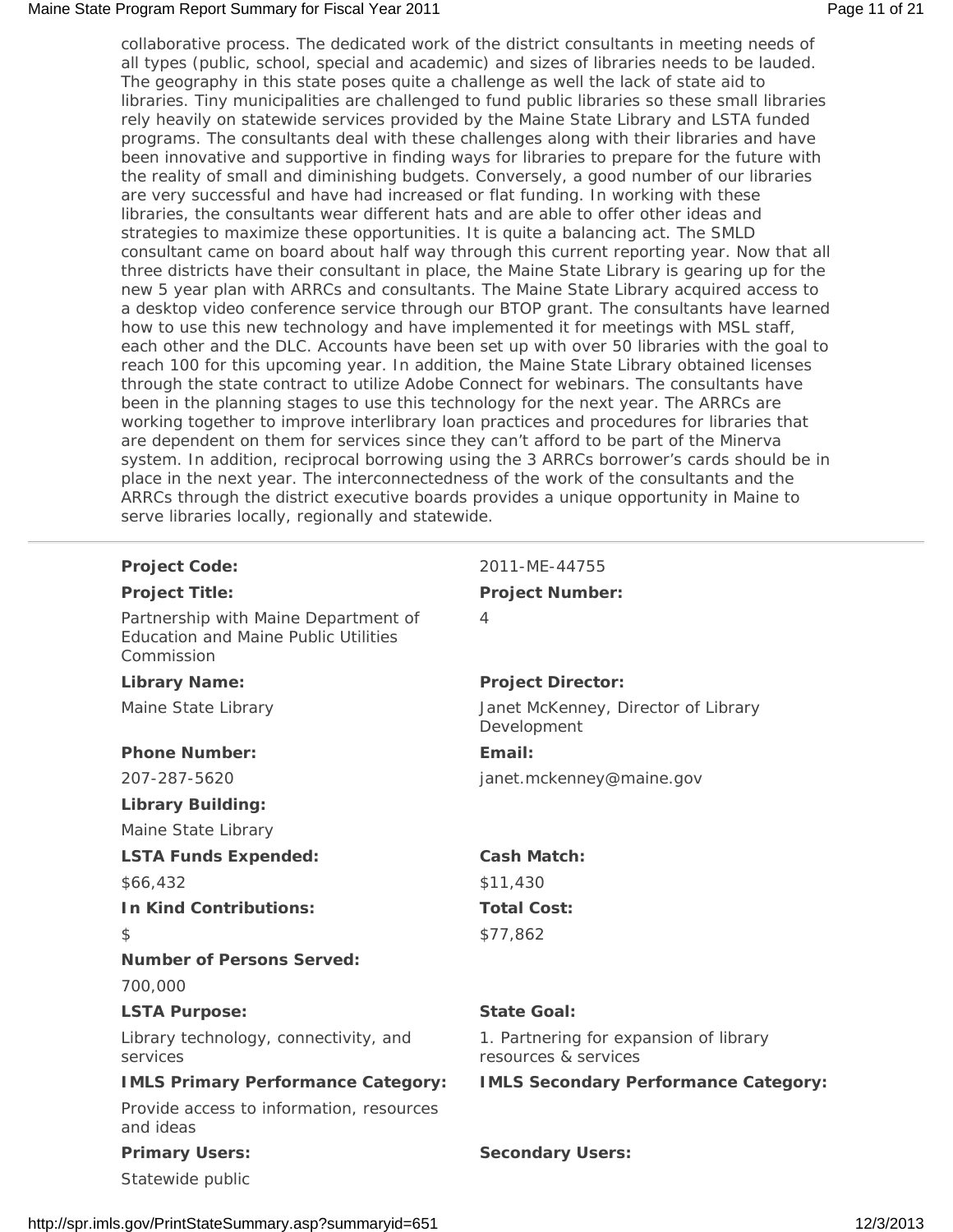### Maine State Program Report Summary for Fiscal Year 2011 **Page 12 of 21** Page 12 of 21

| <b>Primary Services:</b>                                                                          | <b>Secondary Services:</b>                                                                                       |
|---------------------------------------------------------------------------------------------------|------------------------------------------------------------------------------------------------------------------|
| Information Access and Services,<br>Technology Infrastructure, Virtual Library<br><b>Services</b> | Database access, Telecommunications and<br>networking hardware and software, Portals<br>and related Web projects |
| <b>Start Date:</b>                                                                                | <b>End Date:</b>                                                                                                 |
| 10/1/2010                                                                                         | 9/30/2012                                                                                                        |
| Statewide?                                                                                        | Partnership? V                                                                                                   |
| Exemplary? V                                                                                      | OBE-Related? V                                                                                                   |
| <b>Project Purpose:</b>                                                                           |                                                                                                                  |

The following language is from the Networkmaine Council Memorandum of Understanding signed by the Maine Commissioner of Education, the Maine State Librarian, the State of Maine Chief Information Officer and the Chief Information Officer of the University of Maine System: "Networkmaine is a unit of the University of Maine System (UMS)… Networkmaine shall operate and manage a statewide telecommunications delivery system services developed to support education, research, public service, government and economic development…Networkmaine shall act as the Maine School and Library (MSLN) consortium authority and will be responsible for making necessary certifications and for responding to Universal Service Administrative Company (USAC) inquires on behalf of the eligible consortium members during both pre- and post-commitment processes."

### **Project Activities/Methods:**

Networkmaine (a unit within the University of Maine System) was formed to enhance telecommunication services and increase opportunities for high speed connections for libraries and schools in the state of Maine. The Maine State Librarian serves as a voting member of the Networkmaine Council which oversees planning and budgeting for the Networkmaine infrastructure (including the Maine School and Library Network – MSLN) This Council plans for future growth and success of connectivity for Maine's public libraries and K-12 schools. As demand for bandwidth grows, the University has brought expertise that has been a real benefit to the statewide MSLN and specifically to public libraries in Maine. Contracts are in place with broadband providers for telecommunications and Internet Access until 2015. Approximately 70% of MSLN is supported by the federal Erate program and the remaining 30% is financed by the Maine Telecommunications Education Access Fund (managed by the Maine Public Utilities Commission). For 2011, the Maine State Library coordinated the E-rate process for the 228 participating Maine public libraries with Networkmaine staff. This involved assisting libraries with the online process of downloading necessary forms and providing needed data for the Networkmaine consortial MSLN application. The Maine State Library also provided guidance, advice and oversight during the extensive USAC consortial reviews Networkmaine underwent during the 2011 application. The Maine State Library's State E-rate Coordinator attended the 2012 USAC E-rate training. Networkmaine also sent representatives to both 2011 and 2012 training. LSTA funds total \$66,431. Salary costs are \$65,063.18 for 1.15 FTEs and \$1368 is for travel costs for the MSL's E-rate Coordinator for training.

### **Project Outputs:**

Eighty-five percent (228) of Maine's 268 public library buildings are on the Maine School and Library Network and take part in this statewide consortia. In 2011 all MSLN public libraries in Maine received a minimum of 10 mbps connection. The breakdown of bandwidth connection speeds are as follows: 177 libraries are at 10 mbps, 34 libraries are at 20 mbps, 2 libraries are at 25 mbps, 6 libraries are at 50 mbps, 8 libraries are at 100 mbps and 1 library is at 200 mbps. Needed upgrades to all routers are made by Networkmaine when necessary. The value of these connections to MSLN libraries and schools was over 4.1 million dollars in 2011. This is a vital savings for Maine libraries in the current economy. In addition, all MSLN public libraries offer free public access through both their wired and wireless networks over the Maine School and Library Network. 118 of the libraries utilize the free shared webserver to host their websites. All libraries use the MSLN email server for as many email addresses needed for staff and other functions.

### **Project Outcomes:**

Networkmaine is committed to providing adequate bandwidth to meet the needs of Maine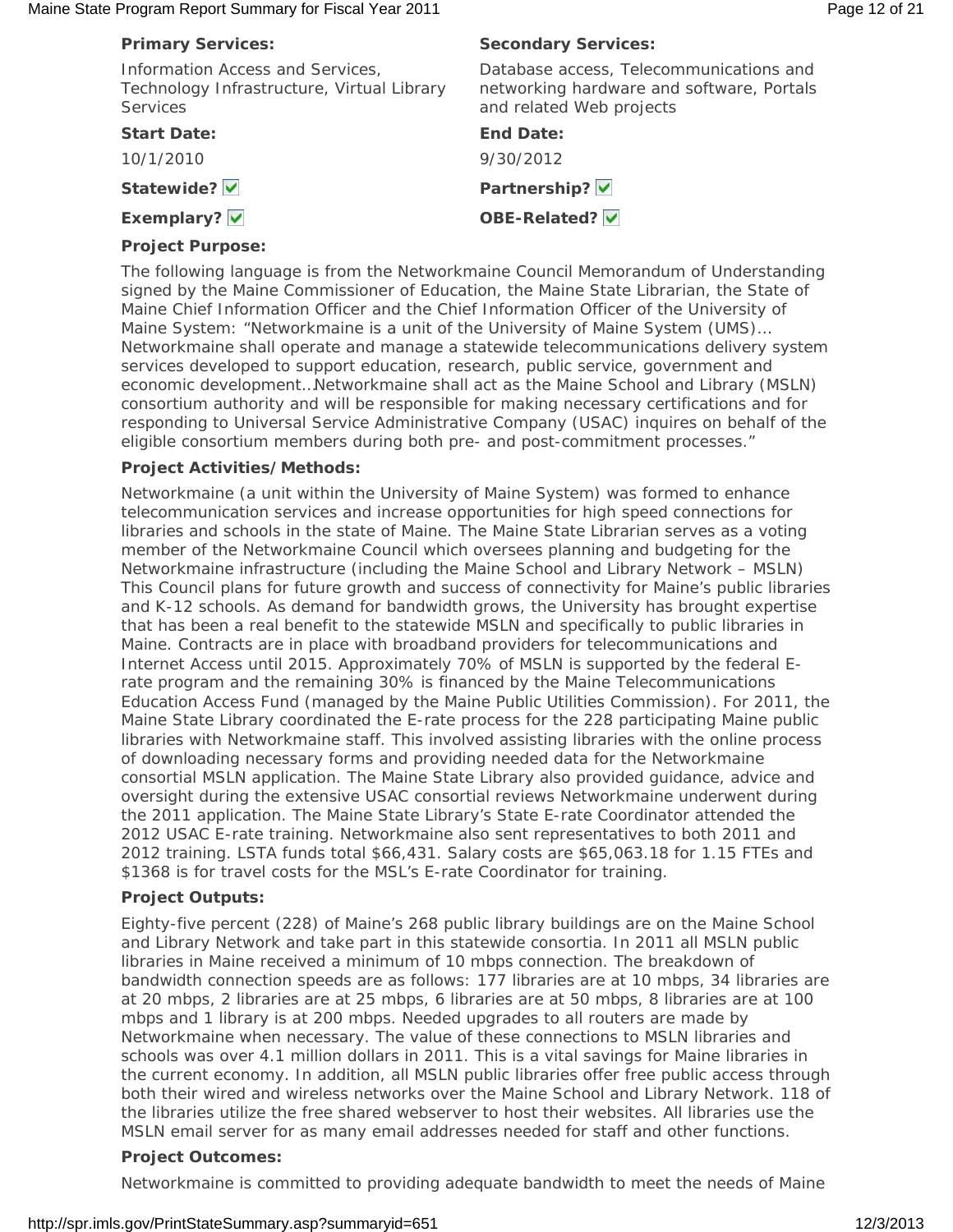public library patrons who access online learning, on-line databases, on-line Public Access Catalogs, and other electronic resources (Web 2.0, video streaming, downloadable ebooks and audiobooks and other emerging technologies) at their libraries. The Maine State Library and Networkmaine, through the Help Desk, Circuit Rider and MSL Staff, provide support and guidance for technical problems, assistance with library E-rate applications and provides general technology information. The availability of greater bandwidth for Maine libraries provides more opportunities for online meetings and learning via video conferencing units and desktop video-conferencing. The videoconferencing infrastructure in place at Networkmaine was leveraged for the MSL BTOP grant and it provides additional video conferencing services (content server, archiving, bridges) and Help Desk support to Maine public libraries.

### **Other Results:**

All public libraries in Maine have equal access to electronic communication and information - from the smallest offshore island to the largest city - thanks to the Maine School and Library Network and Networkmaine. In addition to MSLN broadband and Internet access, libraries and schools receive no cost web hosting and email services. The access to broadband connections in public libraries in our rural communities is vital resource to Maine residents who either have no access at home, who are struggling financially and can't afford access if it is available. Internet access at public libraries continues to be important to Maine's unemployed who are challenged financially to maintain home high speed internet access and computers and who also need guidance with online applications, uploading resumes, etc. For many of Maine's unemployed, the public library is the only place locally where they can use computers to apply for jobs, unemployment and other online services. Networkmaine is the infrastructure through which all Maine State Library and Maine Department of Education electronic services flow. Library management systems, online public access catalogs, electronic ILL and renewal services, "Ask a Librarian" on the maine.gov web site, reference assistance via e-mail, Twitter, Facebook, Linked-In, plus access to library web sites and online databases would not be financially or technologically possible for many Maine libraries without MSLN. MSL E-rate Coordinator staff provides libraries with assistance for individual e-rate applications for telephone service. MSL staff helped 88 libraries obtain over \$59,000 in telephone service discounts.

### **Anecdotal Info:**

Public access wireless access is invaluable to Maine patrons. Some of our smallest libraries with limited hours are able to expand access to library services for patrons with wireless connectivity made possible by their Networkmaine connections. This service is not only appreciated by Maine residents but is used extensively by the state's large summer population and visiting tourists. Wireless access allows vacationers to extend stays in the state and contributes to economic development in small towns.

### **Exemplary Reason:**

Maine public libraries (and schools) are now connecting to the Internet at higher speeds than ever before. Charges for the Maine Telecommunications Education Access Fund (the state E-rate funding source) are assessed on individual phone bills and average around 14 cents per month. The Maine Telecommunications Education Access Fund (MTEAF) was established by 35-A M.R.S.A. §7104-B which authorizes the Maine Public Utilities Commission to implement the MTEAF in order to provide discounts to qualified schools and libraries for obtaining and using advanced telecommunications technologies. Networkmaine, the Maine State Library and the Department of Education submit an annual proposal to the Maine Public Utilities Commission with a proposed budget for funding. The PUC reviews and then sets the assessment rate depending on funds present in the account and budget needed to fulfill the needs of libraries and schools on the Maine School and Library Network. E-rate reimbursements are also deposited in the fund on behalf of participating public libraries and K-12 schools. This system of funding in Maine for telecommunication services for both schools and libraries for a statewide network has worked well since 2001 and continues to be a huge cost savings for schools and libraries and also reduces costs for individual municipalities.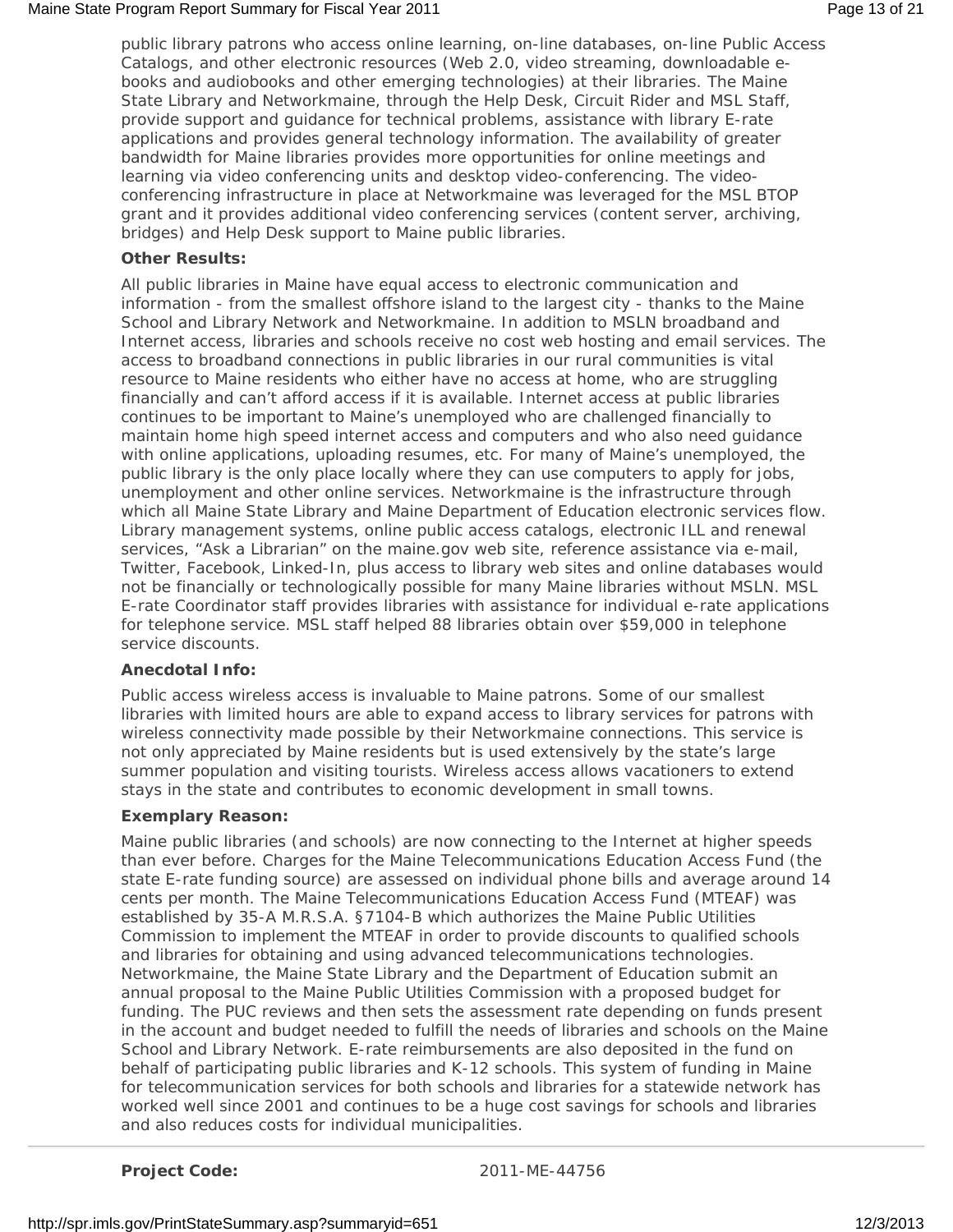### Maine State Program Report Summary for Fiscal Year 2011 **Page 14 of 21** Page 14 of 21

| <b>Project Title:</b>                                                                                       | <b>Project Number:</b>                                               |
|-------------------------------------------------------------------------------------------------------------|----------------------------------------------------------------------|
| Partnerships with the University of Maine                                                                   | 5                                                                    |
| <b>Library Name:</b>                                                                                        | <b>Project Director:</b>                                             |
| Maine State Library                                                                                         | James Jackson Sanborn                                                |
| <b>Phone Number:</b>                                                                                        | Email:                                                               |
| 207-581-3083                                                                                                | james.jacksonsanborn@maine.edu                                       |
| <b>Library Building:</b>                                                                                    |                                                                      |
| Maine State Library                                                                                         |                                                                      |
| <b>LSTA Funds Expended:</b>                                                                                 | <b>Cash Match:</b>                                                   |
| \$126,198                                                                                                   | \$3,993                                                              |
| <b>In Kind Contributions:</b>                                                                               | <b>Total Cost:</b>                                                   |
| \$                                                                                                          | \$130,191                                                            |
| <b>Number of Persons Served:</b>                                                                            |                                                                      |
| 900,000                                                                                                     |                                                                      |
| <b>LSTA Purpose:</b>                                                                                        | <b>State Goal:</b>                                                   |
| Library technology, connectivity, and<br>services                                                           | 1. Partnering for expansion of library<br>resources & services       |
| <b>IMLS Primary Performance Category:</b>                                                                   | <b>IMLS Secondary Performance Category:</b>                          |
| Provide access to information, resources<br>and ideas                                                       | Provide tools for the future                                         |
| <b>Primary Users:</b>                                                                                       | <b>Secondary Users:</b>                                              |
| Library staff and volunteers, Statewide<br>public                                                           |                                                                      |
| <b>Primary Services:</b>                                                                                    | <b>Secondary Services:</b>                                           |
| Digitization and Digital Library Projects,<br>Technology Infrastructure, Virtual Library<br><b>Services</b> | Digitization, Integrated library systems,<br>Virtual union catalogue |
| <b>Start Date:</b>                                                                                          | <b>End Date:</b>                                                     |
| 10/1/2010                                                                                                   | 9/30/2012                                                            |
| Statewide?                                                                                                  | Partnership? V                                                       |
| Exemplary? V                                                                                                | OBE-Related?                                                         |
| $D = L + L$                                                                                                 |                                                                      |

### **Project Purpose:**

Maine InfoNet is a collaborative of academic, public, school, and special libraries that provides leadership in resource sharing, promotes cost effective solutions for quality library information services, and supports the cultural, educational, and economic development of Maine. Supported by the Maine State Library and the University of Maine System, Maine InfoNet connects the people of Maine to information and ideas through library cooperation. A Board of Directors oversees the overall operation of Maine InfoNet and takes the lead in planning and establishment of policies. The Maine State Librarian is a member of this Board along with 12 other members from the Maine library community. Maine InfoNet is dedicated to improving information and library service to all Maine citizens through online systems and technology. It develops and manages services that unite electronic and physical resources to form a digital library for all of Maine.

### **Project Activities/Methods:**

Six major components comprise Maine InfoNet. 1. MaineCat: The MaineCat Statewide Catalog links 10 large online catalogs, including three directly managed by Maine InfoNet (Ursus, Minerva, and SOLAR described below) into a single, powerful, dynamically updated statewide library database and resource sharing system for Maine. 2. Marvel: Every Maine citizen has access to MARVEL, Maine's Virtual Library. This access to full text and abstracts from magazines, newspapers and reference books is provided free of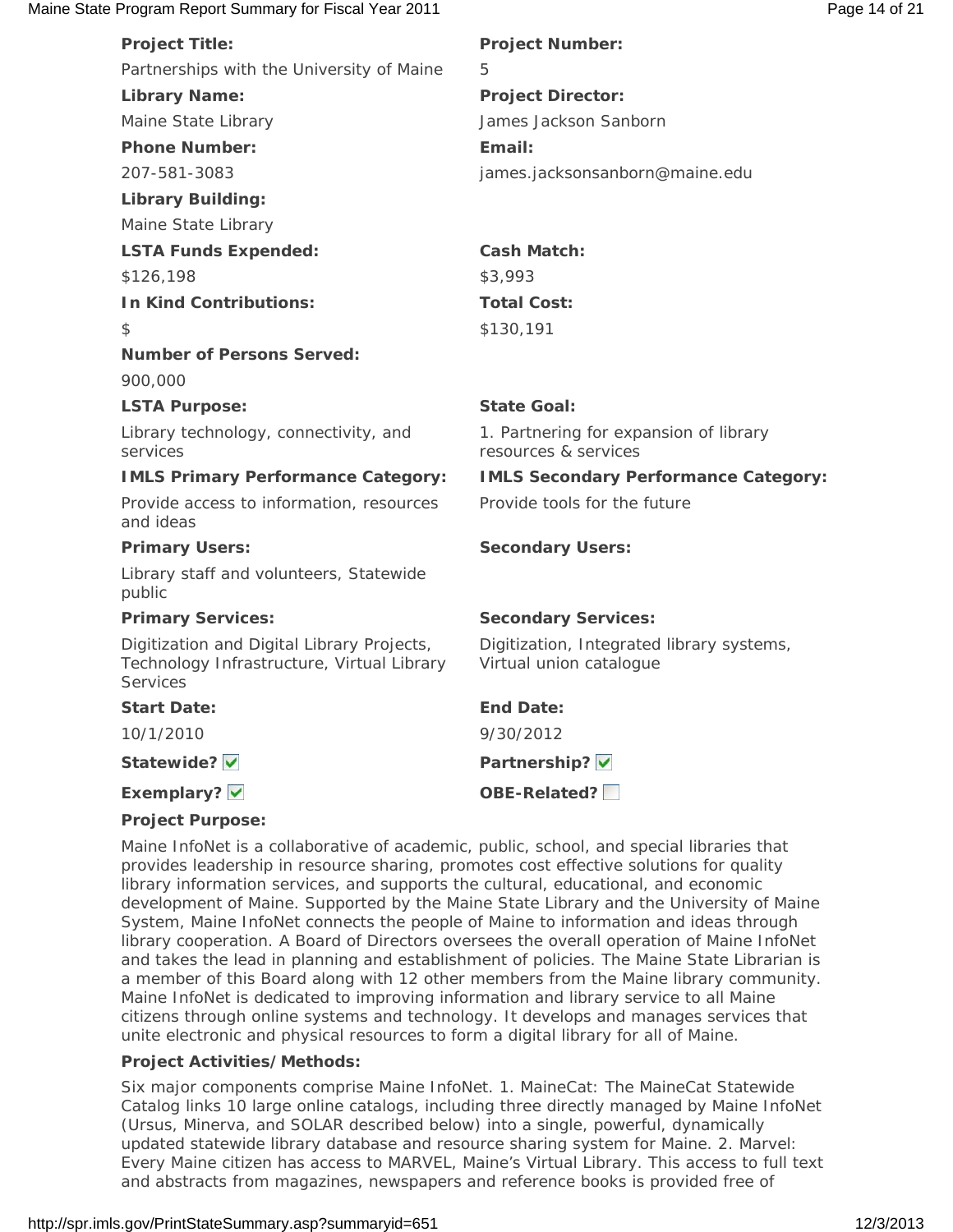charge. MARVEL is funded by the Maine Legislature, the University of Maine, the Public Utilities Commission-supervised Maine Telecommunications Education Access Fund, as well as Colby, Bates, and Bowdoin colleges. During the reporting period a new service, Ancestry Library Edition, was added to the statewide MARVEL database offerings. This is a very popular database through public libraries. 3. URSUS: This consortial automated library system serves the University of Maine System libraries, plus the Maine State Library, Bangor Public Library, Maine Law and Legislative Reference Library and Maine State Archives. 4. Minerva: Minerva is a statewide, integrated library system started by the Maine InfoNet Project and is maintained cooperatively by 56 participating libraries in association with the Maine State Library. Libraries apply for membership and pay \$3,750 annually. 5. SOLAR: Libraries not using other compatible library automation system can participate in the MaineCat Statewide Catalog by contributing library holding records to the SOLAR database. 6. Download Library: Maine InfoNet received a \$40,000 grant in 2008 to offer libraries in the state the opportunity to provide their patrons access to downloadable audio books. The grant paid for the configuration and support for three years and for one year of maintenance fees. In October of 2010, the Download Library received a grant from Davis Family Foundation and funding from member libraries to expand selection to include eBooks. The eBooks and audiobooks are both available to all members. Libraries that join this project are asked to pay an annual membership fee which is used to purchase content and pay for licensing fees. LSTA funds total \$126,198. Staff salaries are \$72,440.58 for 1.25 FTE. Program costs of \$53,758 cover contracts for partial salary of the director and a part-time cataloging instructor.

### **Project Outputs:**

MAINECAT: The more than 7.3 million items in MaineCat represent the holdings of 98 libraries. Over 4.7 million unique titles are listed in the MaineCat online catalog. During the reporting period, 71,131 items were borrowed via the MaineCat interlibrary loan requesting system. This is a 5% increase from last year. MARVEL: MARVEL is comprised of 67 research indexes and databases each with their own search interface and with the common OneSearch interface. Statistics for the reporting period years: Total Logins equaled 932,333 user sessions with a total of 6.1 million searches performed. This is a slight decrease from last year that can probably be attributed to the use of the One Search interface. URSUS: 10 individual libraries belong to the URSUS network. Over 3 million items are listed in the URSUS online catalog. During the reporting period, 628,118 items were checked out or renewed using the URSUS system. MINERVA: 56 libraries belong to the Minerva library management system (LMS). Over 2.77 million items are listed in the MINERVA online catalog. During the reporting period more than 4.5 million items were checked out or renewed using the MINERVA system. SOLAR: 13 libraries contributed 614,729 records to MaineCat using the SOLAR system. During the reporting period 8523 items were borrowed using the SOLAR interlibrary loan requesting system. Downloadable Books: 201 libraries statewide representing academic, public, and school libraries are members of this partnership – a 20% increase from the previous year. This is a result of the increased need for e-book downloads for public libraries in the state. The downloadable collection now includes 5806 eBooks and audiobooks. This is a 102% increase from last year. The total circulation for the reporting period consists of 197,304 checkouts. This is an increase of 113% from last year.

### **Project Outcomes:**

MaineCat: MaineCat provides the most comprehensive, searchable database of library materials available statewide throughout Maine. Library members search across all of the holdings and can request materials that will be delivered to their local library, often within just a few days. Depending on their library affiliations, many patrons can request items directly using their service, while all others are able to make requests mediated by their local libraries. MARVEL: MARVEL provides a wealth of research information to every citizen of the State of Maine through the online collection of databases and research indexes. Users connect to the MARVEL databases from their libraries, workplaces and homes. URSUS: URSUS provides online searching, borrowing, and requesting for all of the University of Maine System Libraries as well as Bangor Public Library and the Maine State Library. Patrons are able to search and directly request materials from other URSUS and MaineCat libraries and receive those items delivered to their local library in a matter of days. MINERVA: MINERVA provides online searching, borrowing, and requesting for 56 libraries across the state. Patrons are able to search and directly request materials from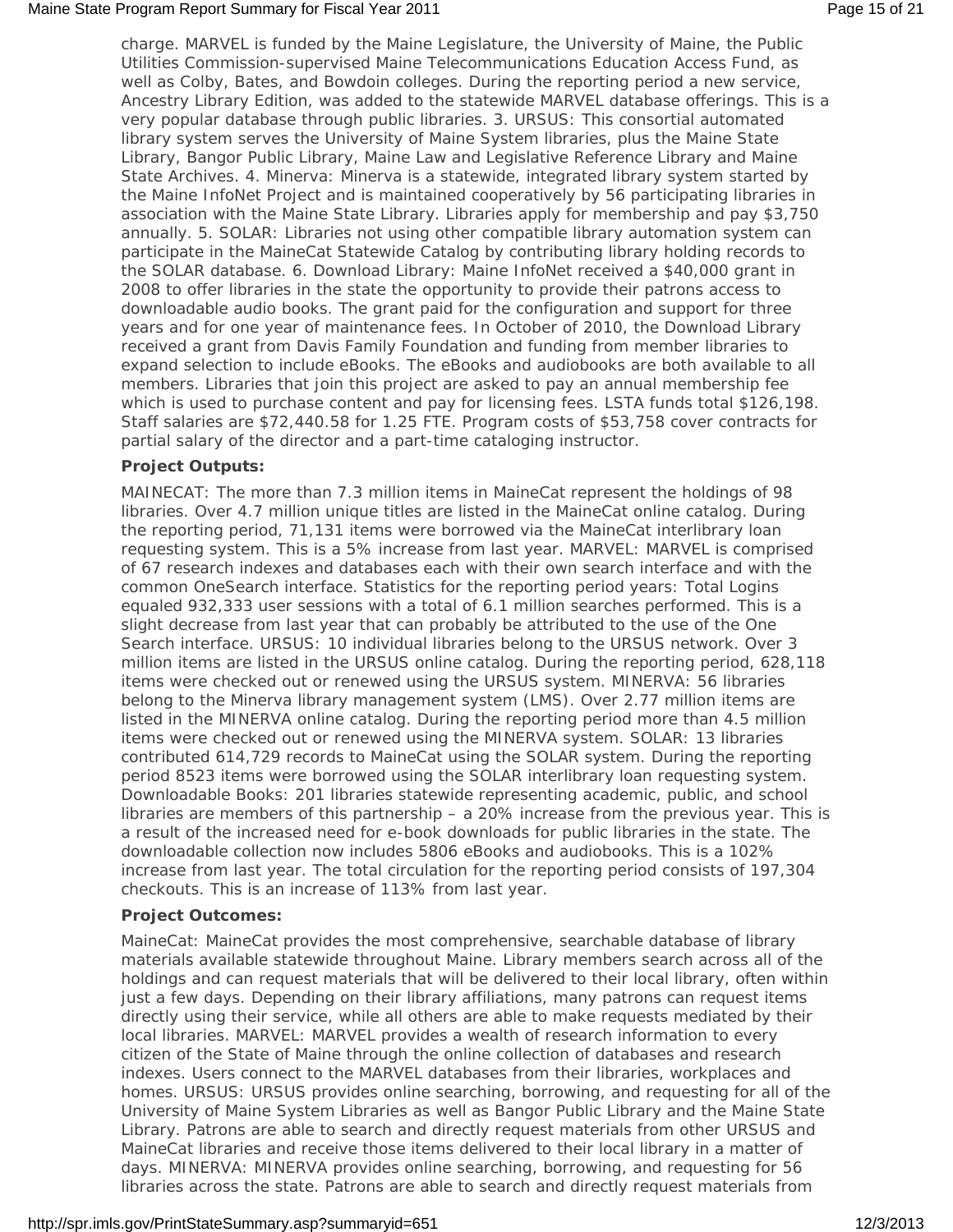other MINERVA and MaineCat libraries and receive those items delivered to their local library in a matter of days. SOLAR: SOLAR provides mediated borrowing and requesting to the materials located in MaineCat to the patrons of member libraries. Items can be requested with the help of librarians and are delivered to the patrons at their local library within a matter of days. Download Library: The Maine InfoNet Download Library program provides any public library in Maine the opportunity to give its patrons access to a large collection of both e-books and audio books. This service would not be fiscally possible for many small libraries but using the consortial approach, costs for the service are on a sliding scale based on town population. The consortial approach is also a benefit to larger libraries, since each library doesn't have to contract for basic set up and pay the annual maintenance fees.

### **Other Results:**

The growth of Maine InfoNet's Download Library is significant and grows each year. The demand for e-books is growing and this is an affordable service for even very small libraries. This service has also allowed other libraries to explore other online services on smaller scales and in regional cooperatives. Maine InfoNet also offers training opportunities to all types of libraries in Maine related to its many programs. During this reporting period there was a total of 30 sessions. These included regular training sessions on cataloging, circulation, serials, billing, and inventory for libraries using Millennium. Maine InfoNet staff presented online webinar sessions via Adobe Connect for library staff on using the Download Library and Overdrive. Maine InfoNet staff also provided some face to face training for patrons at public libraries on e-books and e-readers. Additional training events included 2 mini-conferences with national speakers and breakout sessions covering the future of libraries, e-books, etc. The Maine InfoNet director provides reports to the Maine Library Commission at each meeting.

### **Anecdotal Info:**

### **Exemplary Reason:**

This is an exemplary example of collaboration among various types of libraries. The University of Maine and the Maine State Library have a memo of understanding that allows joint hiring, supervision, and salary responsibility for the Administrative Director of Maine InfoNet. A 12-member Executive Board representing the types of libraries in Maine InfoNet meets monthly with the Administrative Director. Private colleges, community colleges, school libraries, special libraries and public libraries representatives plus the University of Maine IT CEO and the State of Maine OIT (Office of Information Technology) Director serves on this Board. It is a remarkable bringing together of various types of libraries for the common good of meeting the needs of Maine library patrons. This collaboration enables all Maine libraries, public, academic, school, and special, access to statewide services. Maine InfoNet also provides Maine public libraries and Maine citizens easy authentication to the LearningExpress Library obtained with BTOP funds. This saves money and staff time for the Maine State Library, public libraries and all Maine citizens.

| <b>Project Code:</b>                                                       | 2011-ME-44761            |
|----------------------------------------------------------------------------|--------------------------|
| <b>Project Title:</b>                                                      | <b>Project Number:</b>   |
| Talking Books Plus (Large Print, Talking<br>Books, and Descriptive Videos) | 7                        |
| <b>Library Name:</b>                                                       | <b>Project Director:</b> |
| Maine State Library                                                        | Christopher Boynton      |
| <b>Phone Number:</b>                                                       | Email:                   |
| 207-287-5650                                                               | chris.boynton@maine.gov  |
| Library Building:                                                          |                          |
| Maine State Library                                                        |                          |
| <b>LSTA Funds Expended:</b>                                                | <b>Cash Match:</b>       |
| \$298,229                                                                  | \$49,364                 |
| <b>In Kind Contributions:</b>                                              | <b>Total Cost:</b>       |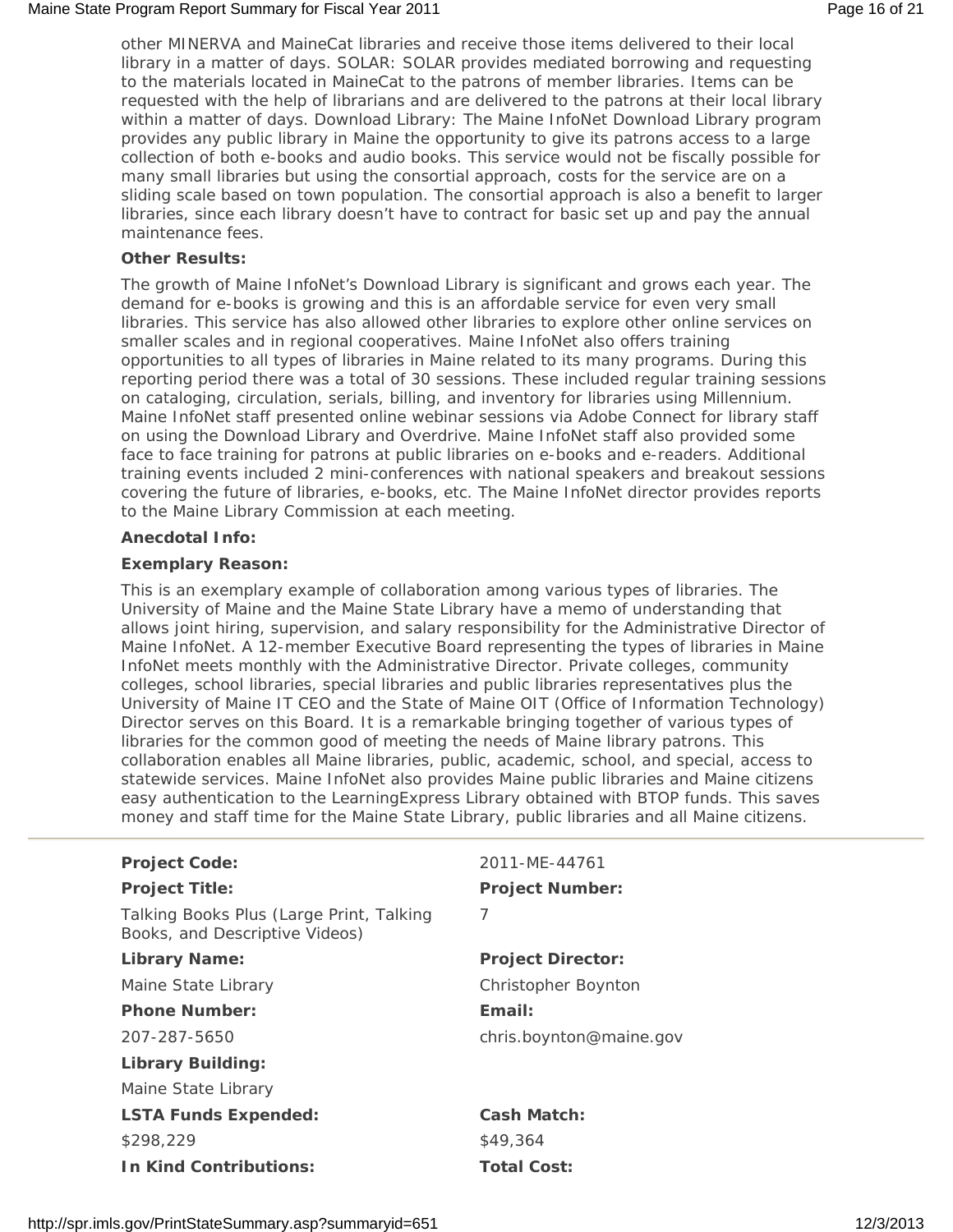### Maine State Program Report Summary for Fiscal Year 2011 **Page 17 of 21** Assets the State Program Report 31 Assets

| \$362,607                                                | \$710,200                                                       |
|----------------------------------------------------------|-----------------------------------------------------------------|
| <b>Number of Persons Served:</b>                         |                                                                 |
| 2,599                                                    |                                                                 |
| <b>LSTA Purpose:</b>                                     | <b>State Goal:</b>                                              |
| Services to persons having difficulty using<br>libraries | 2. Improving library services to citizens with<br>special needs |
| <b>IMLS Primary Performance Category:</b>                | <b>IMLS Secondary Performance Category:</b>                     |
| Provide access to information, resources<br>and ideas    | Enhance a lifetime of learning opportunities                    |
| <b>Primary Users:</b>                                    | <b>Secondary Users:</b>                                         |
| Adults, Children, People with special needs              | Disadvantaged children, Blind and visually-<br>impaired persons |
| <b>Primary Services:</b>                                 | <b>Secondary Services:</b>                                      |
| <b>Outreach Services</b>                                 | Special needs services                                          |
| <b>Start Date:</b>                                       | <b>End Date:</b>                                                |
| 10/1/2010                                                | 9/30/2012                                                       |
| Statewide?                                               | Partnership?                                                    |
| Exemplary?                                               | OBE-Related?                                                    |
| <b>Project Purpose:</b>                                  |                                                                 |

The Talking Books Plus program includes these components: 1. Large Print Books. The program purpose is to directly or through public libraries meet the informational and recreational needs of residents of Maine who are certified as being blind, visually impaired, or physically handicapped. 2. Talking Books and Descriptive Video. The program purpose is to act as Maine's regional library system for the National Library Services for the Blind and Physically Handicapped (NLS) providing talking books statewide. This program equalizes services statewide to the blind and physically handicapped. Outreach Services of MSL also provides descriptive videos to individually enrolled patrons. 3. Recording of Maine materials not recorded by the Library of Congress.

### **Project Activities/Methods:**

A patron handbook explaining the Talking Books Plus program is automatically distributed to all newly enrolled patrons. Each new registrant is contacted by phone and helped through the registration process. New patrons are asked about the number of books they would like to receive at one time; if they would like books automatically selected or not; and if they would like to be able to request books online. A summer reading program is offered to all juvenile patrons. The Coordinator of Outreach Services provides liaison functions with the National Library Service. Publicity and promotional activities are ongoing to reach more readers. NLS has a national radio ad that provides an 800 number with contact information for the nearest NLS regional library. Outreach Services distributes NLS and locally produced brochures and bookmarks, and displays in collaboration with other Maine State Library activities. Outreach Services also attends the Common Ground Fair (a huge three day country fair that draws over 50,000 people and has a special area reserved for community action agencies). The Outreach Services director provided displays and spoke at ten Elder Fairs. Business and community groups are invited to display at these fairs aimed at providing knowledge of services for senior citizens. He is also the representative for AIM/NIMAS - Accessible Instructional Materials (Maine-based) and National Instructional Materials Accessibility Standard (NIMAS). This is a program designed to obtain textbooks and classroom materials for K-12 students with disabilities. The Director continues to serve on the Vocational Rehabilitation Council for the State of Maine Division for the Blind. He is also the Secretary of the Consortium of User Libraries (CUL) - a national organization. Outreach Services continues to maintain a functional, Online Public Access Catalog (OPAC) through its participation in the CUL. LSTA funds total \$298,229. Staff salaries amount to \$246,712 for 3.85 FTE and program costs of \$51,517 consists of Catalog software and web hosting (CUL), cartridges, mailing envelopes, large print books, other supplies and postage. In kind donation of \$362,607 is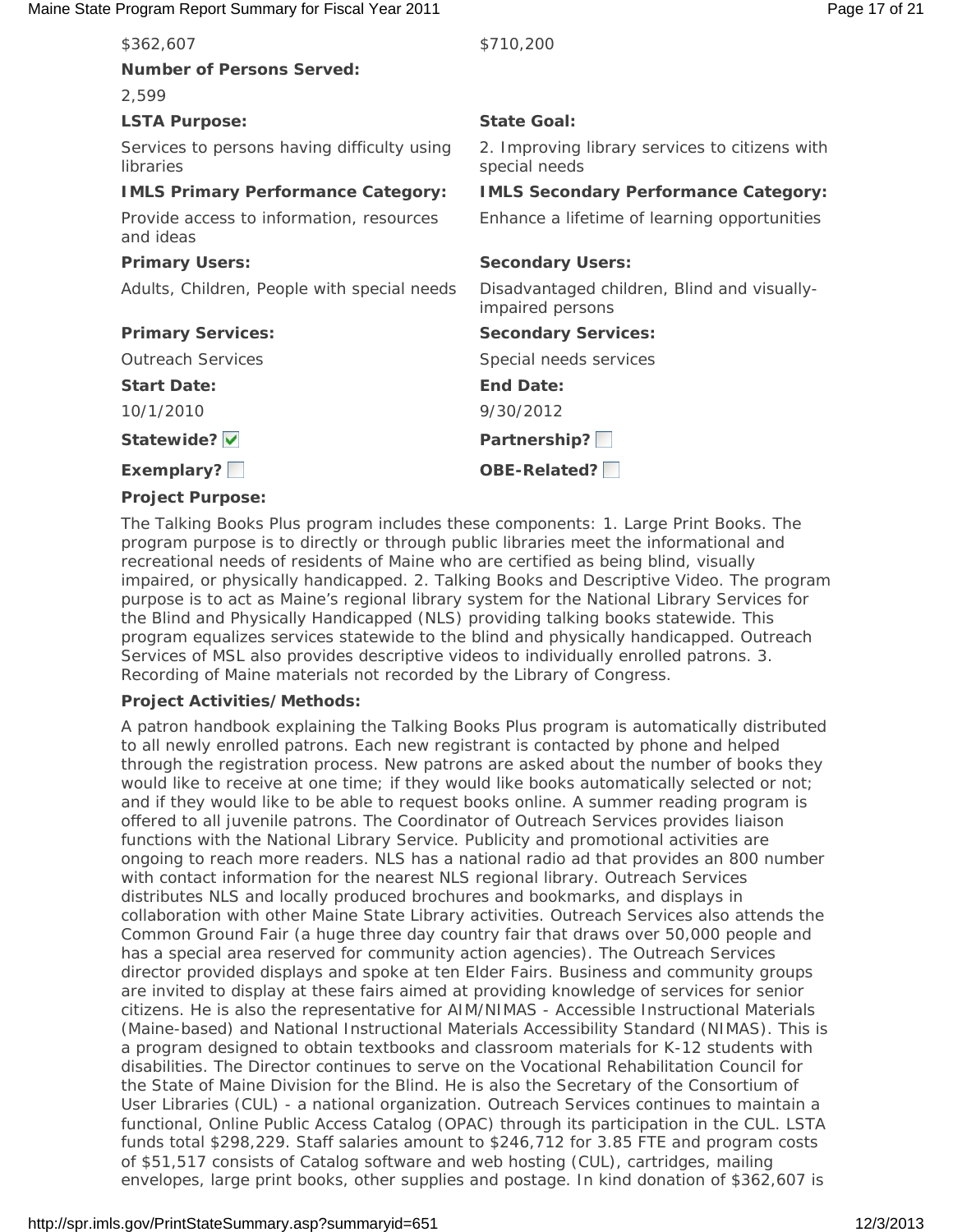an estimate of the value of the books provided by NLS.

### **Project Outputs:**

39,546 talking books, 45 descriptive videos, 67,548 digital books and 7,529 large print books were distributed to individuals during the report period. Public libraries, schools plus retirement homes received 1,591 talking books, 1,393 digital books and 14,018 large print books. Materials sent to institutions sometimes circulate to more than one patron. 508 new patrons enrolled in Talking Books Plus services during the report period for a total of 2,599 active patrons. If a patron is not active for a 12 month period, his or her record is deleted from enrolled status. 1038 active institutions receive materials via the Talking Books Plus program. Talking Book patrons downloaded 11,904 books and magazines from the BARD site.

### **Project Outcomes:**

The informational and recreational reading needs of blind and visually impaired Maine residents are being met through this program. Access to this service is provided by postage free mail and direct online download. Readers' advisory services are also provided by phone and email. The BARD site offers flexibility for patrons to use their own devices as well as the NLS digital recorders.

### **Other Results:**

Maine is a geographically large state with areas that are remote and sparsely settled. Not all towns have libraries. We have no regional systems or county library system. Small towns that do have libraries often struggle to support basic library services. The Talking Books Plus program offers materials state-wide that local libraries can't afford to acquire or distribute. The comments and stories provided in the anecdotal information are an illustration of the value and importance of this service in people's lives.

### **Anecdotal Info:**

Comments received from Talking Books patrons via surveys: "Without talking books, time would pass so slowly. I live alone and I am legally blind. Talking books offer me company and entertainment. They are most of what keeps me going. I can't thank you enough for this service." "Having gone blind very late in life, talking book services has enriched my life immensely. As a lover of life-long learning, I appreciate this service and use it often. I recommend it to any I can and feel it is an invaluable service to the people of this country." "How wonderful these audio books are! My mother… is nearly blind and recently in assisted residential living. She has enjoyed this service for several years and continues to listen to stories every night before retiring. She would be truly lost without this service being offered to her." "Without you, the staff, and the books you have sent for years, I would not have HAD a life for many past years. I have had the world of literature at my side, classics, cozies, biographies, spiritual and religious works, mystery, philosophy, humor, an entire range of works to amuse, teach, expand my mind and keep my mind engaged through multiple surgeries and other health issues. Endless hours post-eye surgery when my sight reading (normally five books a week) was halted for two years was especially precious time for me when another delivery of talking books arrived. The staff, you dear people, have provided me with a way to avoid atrophy of the brain and mind - I have been challenged to learn and think and laugh (a mood we must not discount when one is in recovery) and sometimes weep. I have called when approaching panic because I have almost run out of books and some dear soul is always there to assure me that a shipment is or soon will be on its way. I think of you all engaging in a kind of special ministry in the work you do. People who are bed bound or house bound can leave the inactive place they are in and roam the world if they choose - or help some wonderful old English woman solve a mystery, or learn the life of a world renown philosophers to some busty movie star known mostly for her physical endowments. You would know just what I mean if you could hear my riotous laughter echoing through the house at 2am when sleep eludes me. I scare my cats - do you mean you can't hear me in Augusta? It is not THAT FAR. So, so, so many thanks - figurative hugs to you all, blessings on all of you for your patience with an old lady (87) who fells you are all very special people." "It has made my life bearable, with all my disabilities I have very little physical and social function. I need these TB to keep myself from going crazy during the long house bound winter months. It's as if there is a real person sharing conversation with me, even if I only do the listening. It's bad enough that people can't understand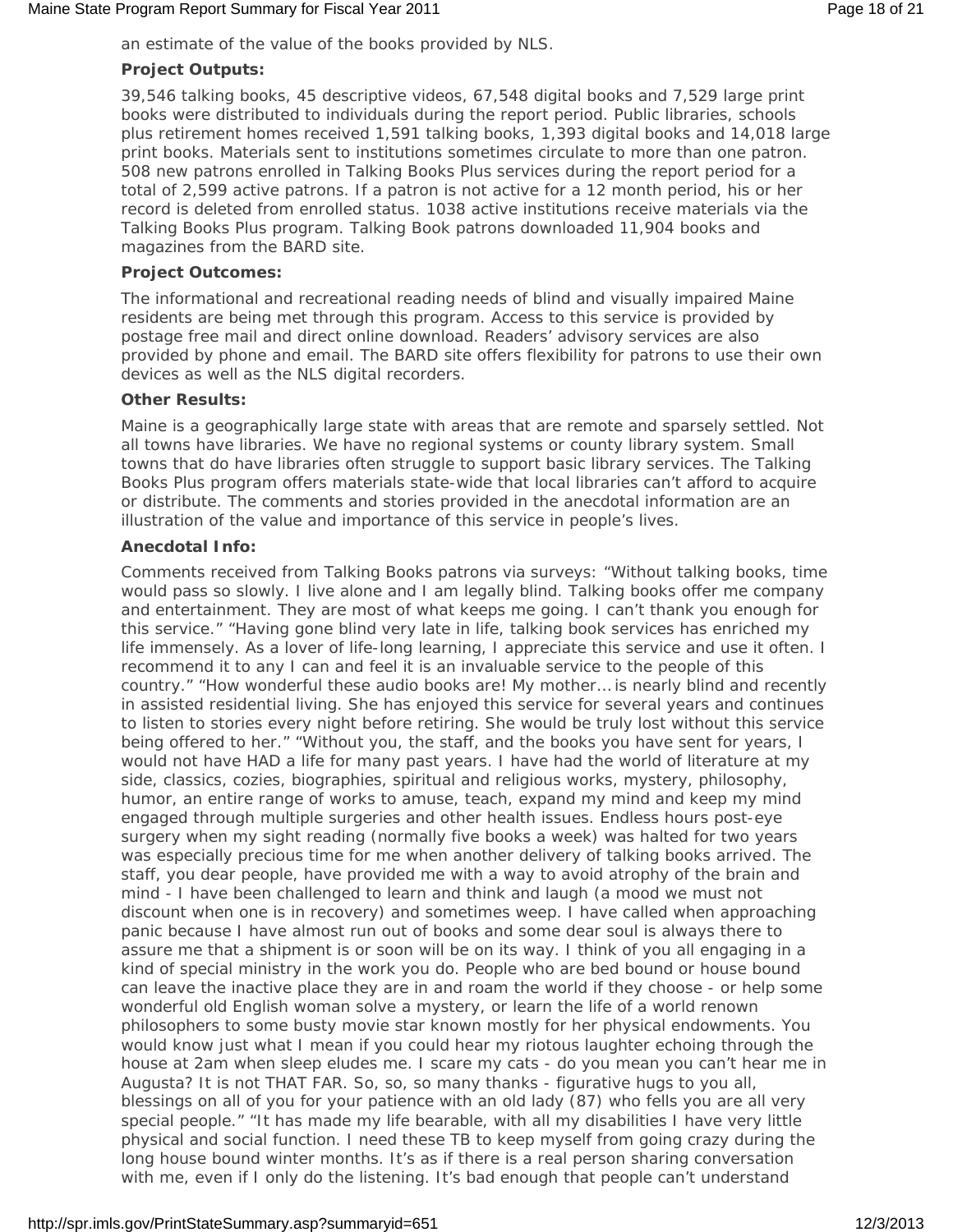### Maine State Program Report Summary for Fiscal Year 2011 **Page 19 of 21** National Page 19 of 21

what I say when I do go out, so these TB and magazines are "my window to the world". I have always learned something new and worthwhile from all the books I've received and the new digital books are wonderful… I am so grateful someone told me to apply for the talking books program, life would be miserable without it, all those wonderful voices and knowledge. Thank you!" "The TB are invaluable. It is the last quality of life to enjoy as a nearly totally blind 93 year old. The people at the MSL services for the blind are the best. Thank you!"

### **Exemplary Reason:**

| <b>Project Code:</b>                                  | 2011-ME-44760                                                            |
|-------------------------------------------------------|--------------------------------------------------------------------------|
| <b>Project Title:</b>                                 | <b>Project Number:</b>                                                   |
| Van Delivery System                                   | 8                                                                        |
| <b>Library Name:</b>                                  | <b>Project Director:</b>                                                 |
| Maine State Library                                   | Jamie Ritter                                                             |
| <b>Phone Number:</b>                                  | Email:                                                                   |
| 207-287-5600                                          | james.ritter@maine.gov                                                   |
| <b>Library Building:</b>                              |                                                                          |
| Maine State Library                                   |                                                                          |
| <b>LSTA Funds Expended:</b>                           | <b>Cash Match:</b>                                                       |
| \$29,967                                              | \$193,440                                                                |
| <b>In Kind Contributions:</b>                         | <b>Total Cost:</b>                                                       |
| \$                                                    | \$223,407                                                                |
| <b>Number of Persons Served:</b>                      |                                                                          |
| 855,750                                               |                                                                          |
| <b>LSTA Purpose:</b>                                  | <b>State Goal:</b>                                                       |
| Services for lifelong learning                        | 1. Partnering for expansion of library<br>resources & services           |
| <b>IMLS Primary Performance Category:</b>             | <b>IMLS Secondary Performance Category:</b>                              |
| Provide access to information, resources<br>and ideas | Enhance a lifetime of learning opportunities                             |
| <b>Primary Users:</b>                                 | <b>Secondary Users:</b>                                                  |
| Adults, Children, Statewide public                    |                                                                          |
| <b>Primary Services:</b>                              | <b>Secondary Services:</b>                                               |
| Information Access and Services,<br>Interlibrary Loan | Reference services, Document and materials<br>delivery, Resource sharing |
| <b>Start Date:</b>                                    | <b>End Date:</b>                                                         |
| 10/1/2010                                             | 9/30/2012                                                                |
| Statewide?                                            | Partnership?                                                             |
| Exemplary?                                            | OBE-Related?                                                             |
| <b>Project Purpose:</b>                               |                                                                          |

The Statewide Interlibrary Loan Van Delivery Service is a voluntary service where participating libraries use a courier to deliver library books and materials to facilitate interlibrary loan and resource sharing throughout the State of Maine.

### **Project Activities/Methods:**

The Maine State Library issues an RFP every 3 years and contracts with a courier to provide delivery of interlibrary loan materials for Maine libraries. All types of libraries public, school, academic, special, and medical - are eligible to participate in this voluntary service. Each participating library pays a fee based upon the number of stops per week. All material must be contained in special totes. There are currently 160 libraries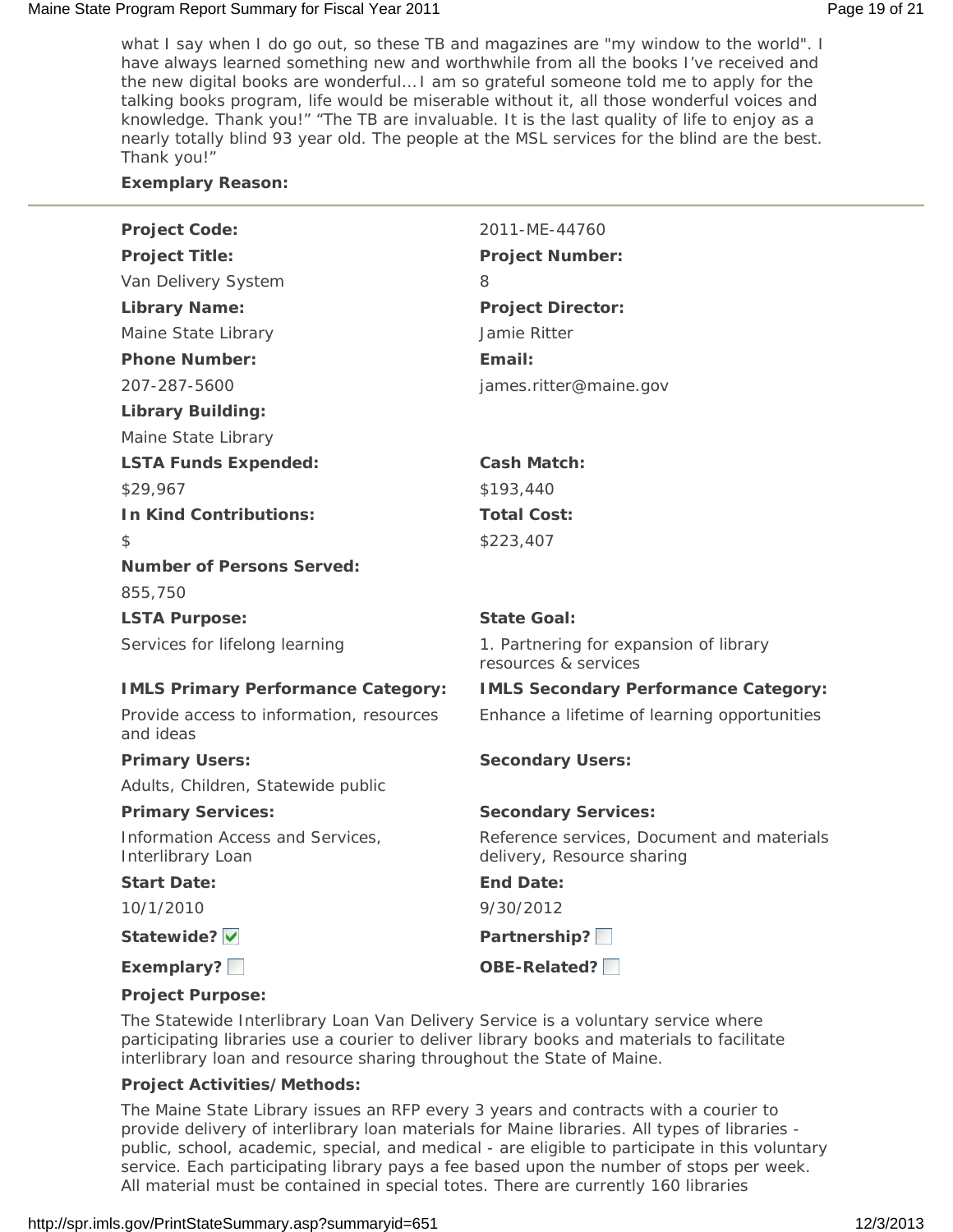### Maine State Program Report Summary for Fiscal Year 2011 **Page 20 of 21** Alleman Archives 20 of 21

participating in this statewide service. The Maine State Library issued an RFP in April 2012 for a new 3 year contract for services. Freedom Xpress USA, Brewer, Maine, the current courier submitted the winning proposal and a new contract was signed in June for services beginning on July 1, 2012. Freedom Xpress USA also provides service for the URSUS consortium (University of Maine campuses, Bangor and Portland Public libraries, the Maine Law and Legislative Reference Library and the Maine State Library) as well as Bates, Bowdoin and Colby Colleges. The Maine State Library manages the RFP process, contract negotiations, library applications, vendor oversight, vendor payments and library invoicing. Open enrollment periods to join the van delivery system are in May and November. Libraries submit an online form to request joining the ILL van delivery service. Information about the service, as well as mailing labels and forms can be found on the van delivery web page: http://www.maine.gov/msl/libs/interlib/join.htm. Libraries choose the days of the week they want pick up (Mon, Tues, Wed, Thurs, and/or Fri) and provide their library hours. Filling in and submitting this form constitutes a six month commitment to the delivery service. There is also an online form for questions related to billing as well as an "edit van delivery information form". Yearly Rate by Number of Stops per Week: One Stop--\$780; Two Stops--\$1560; Three Stops--\$2340; Four Stops--\$3120; Five Stops--\$3900. Libraries receive a bill from the Maine State Library at the beginning of each quarter (Jul-Sept; Oct-Dec; Jan-Mar; Apr-June). The bill credits libraries for official State of Maine holidays. If a library's delivery is skipped or a library is not able to receive a delivery due to weather, etc., those credits appear on the following quarter's bill. LSTA funds for this project totals \$29,967. Project costs of \$ 4,635 were for van delivery surcharges for libraries who were required to pay more due to geography and difficulties for courier service to deliver items. Balance of \$25,332 was for staff time devoted to financial management of the billing for this project as well as oversight of the vendor, RFP and contract.

### **Project Outputs:**

152 Maine libraries currently participate in the van delivery system. Libraries at Maine correctional institutions (8) use the service on a limited monthly basis. Approximately 1,223,637 items moved between libraries during the reporting period. There are approximately 436 stops weekly made by the van delivery service to participating libraries in Maine. This number may vary due to holidays, Saturday deliveries, snow closings, etc. The breakdown of delivery days is as follows: 1 Stop—38 libraries; 2 Stops – 46 libraries; 3 Stops –10 libraries; 4 Stops – 14 libraries; and 5 Stops –44 libraries.

### **Project Outcomes:**

Interlibrary loans are processed more quickly (as the material is placed in totes rather than being packaged for U.S. mail). The materials reach the requesting library in as few as one or two days rather than up to a week or more, which was often the case when the U.S. postal system was used. Libraries are saving significant money in postage as using the van delivery service not only requires less staff time and provides faster delivery, but is also less expensive than U.S. postage for most libraries (i.e. those that do any amount of ILL). The van delivery service was the most cost effective means for libraries to send and receive ILL items. Using the 2011 Annual Report statistics and an average cost of \$2.47 (1 lb) for shipping through USPS, the cost to provide van service is under \$200,000 but the savings in postal costs are over \$2 million. Cost savings for these public libraries ranged from \$10 to just over \$167,000 dependent on the volume of ILL.

### **Other Results:**

Libraries and their patrons love the speed and convenience of this service. Patrons are always thrilled to have their materials arrive so quickly. ILL's can be requested on-line directly by most patrons. They do not need to go through their home libraries thus saving time and money, and materials are received more quickly. As stated in the 2010 LSTA report, the Maine State Library was developing legislation to fund van delivery. In January 2012, LD 1033, "An Act to Support Resource Sharing among Maine Libraries" passed without the Governor's signature. The result of this legislation is \$100,000 was appropriated to go toward paying for one day of van delivery service to 96 public libraries (eligibility was contingent upon being in the van delivery program prior to 2011). The result of this breaks-down further: 75 libraries were able to reduce costs associated with their Van Deliver Service because the State of Maine is able to pay for a day. Additionally, 21 libraries that were in the Van Delivery program in 2010, but discontinued the service